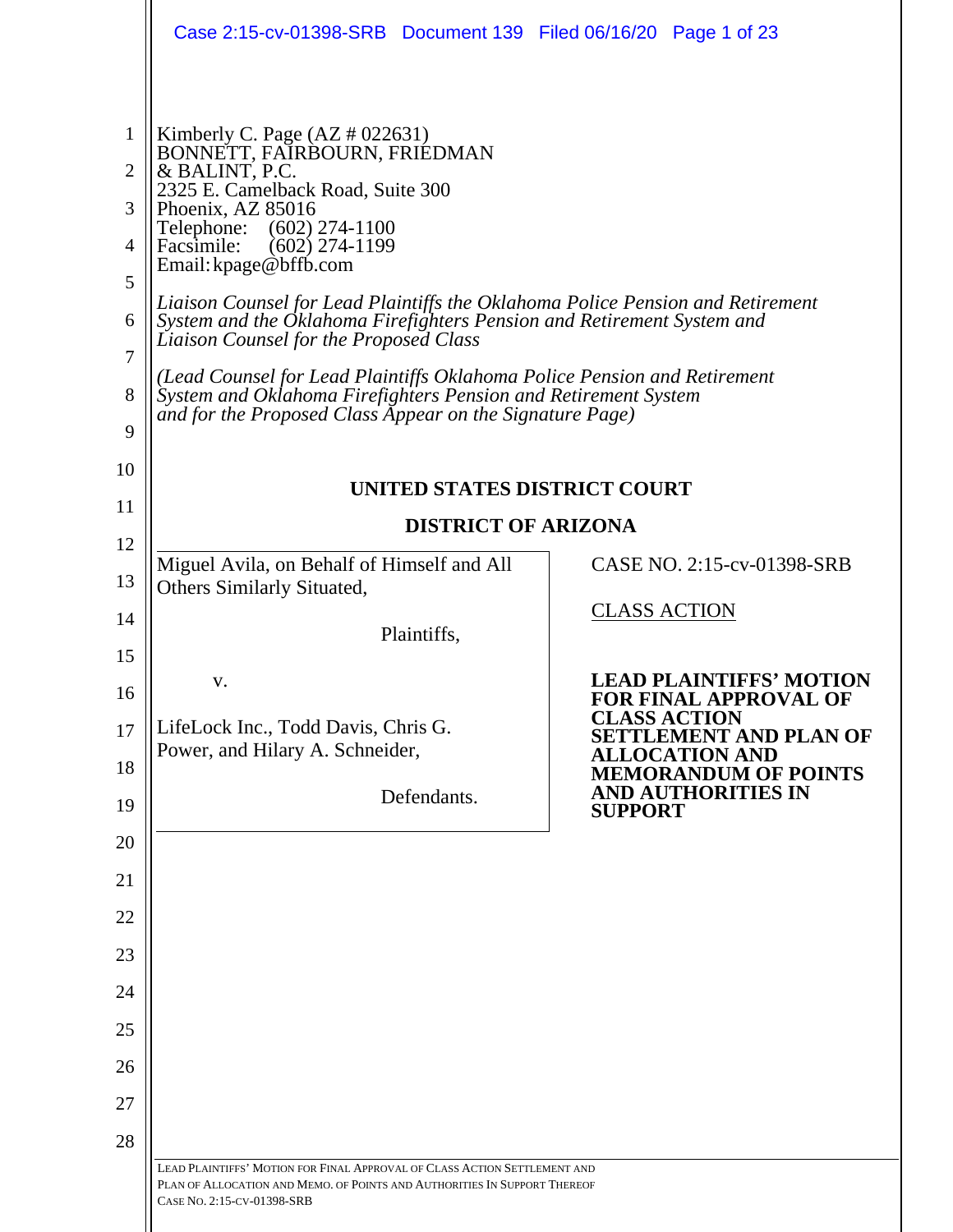|                |                            | Case 2:15-cv-01398-SRB Document 139 Filed 06/16/20 Page 2 of 23                                                                      |
|----------------|----------------------------|--------------------------------------------------------------------------------------------------------------------------------------|
| $\mathbf{1}$   |                            | <b>TABLE OF CONTENTS</b>                                                                                                             |
| $\overline{2}$ |                            |                                                                                                                                      |
| 3              |                            |                                                                                                                                      |
| 4              |                            |                                                                                                                                      |
| 5              |                            |                                                                                                                                      |
| 6              |                            |                                                                                                                                      |
| 7              | I.                         |                                                                                                                                      |
| 8              | A.                         | Lead Plaintiffs and Lead Counsel Have Adequately Represented the                                                                     |
| 9              | <b>B.</b>                  |                                                                                                                                      |
| 10<br>11       | C.                         | The Relief Provided by the Settlement Is Adequate in Light of Risks                                                                  |
| 12             |                            | 1.                                                                                                                                   |
| 13             |                            | 2.                                                                                                                                   |
| 14             |                            | The Effective Process for Distributing Relief  10<br>3.                                                                              |
| 15             |                            | The Anticipated Attorney's Fees and Expenses Are Reasonable  11<br>4.                                                                |
| 16             |                            | 5.<br>The Relief Provided in the Settlement Is Adequate Taking Into                                                                  |
| 17<br>18       | D.                         | Settlement Class Members Are Treated Equitably Relative to One<br>Another and the Proposed Plan of Allocation Should Be Approved  13 |
| 19             | Ε.                         |                                                                                                                                      |
| 20             | Π.                         | THE COURT SHOULD FINALLY CERTIFY THE SETTLEMENT                                                                                      |
| 21             |                            |                                                                                                                                      |
| 22             |                            |                                                                                                                                      |
| 23             |                            |                                                                                                                                      |
| 24             |                            |                                                                                                                                      |
| 25             |                            |                                                                                                                                      |
| 26<br>27       |                            |                                                                                                                                      |
| 28             |                            |                                                                                                                                      |
|                |                            | LEAD PLAINTIFFS' MOTION FOR FINAL APPROVAL OF CLASS ACTION SETTLEMENT AND<br>$\mathbf{1}$                                            |
|                | CASE NO. 2:15-CV-01398-SRB | PLAN OF ALLOCATION AND MEMO. OF POINTS AND AUTHORITIES IN SUPPORT THEREOF                                                            |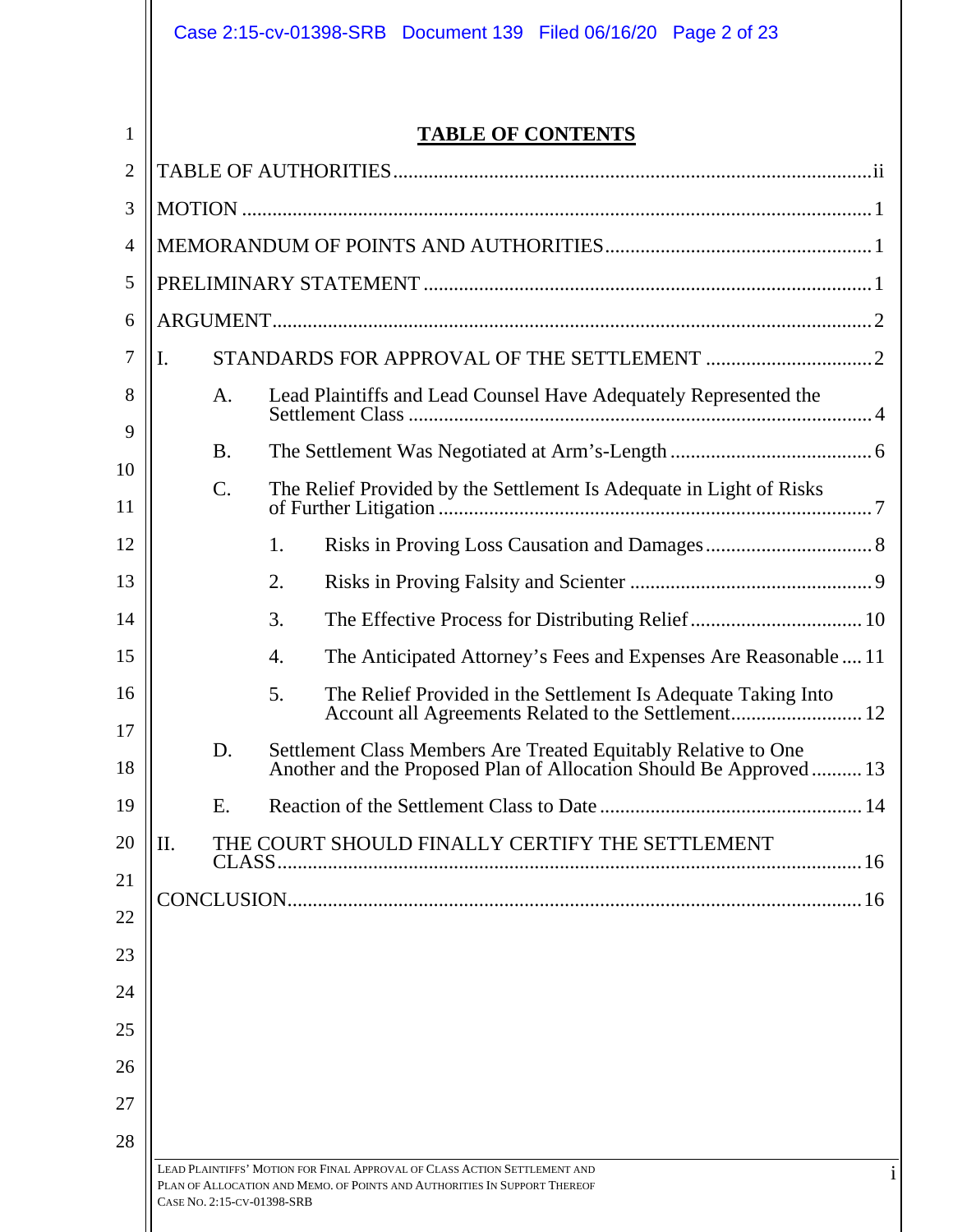| Case 2:15-cv-01398-SRB Document 139 Filed 06/16/20 Page 3 of 23                                                                                                                      |
|--------------------------------------------------------------------------------------------------------------------------------------------------------------------------------------|
| <b>TABLE OF AUTHORITIES</b>                                                                                                                                                          |
| Page(s)                                                                                                                                                                              |
| <b>Cases</b>                                                                                                                                                                         |
| In re Apollo Grp. Inc. Sec. Litig.,                                                                                                                                                  |
| In re Banc of California Sec. Litig.,                                                                                                                                                |
| Churchill Vill. L.L.C. v. Gen. Elec.,                                                                                                                                                |
| Ciuffitelli v. Deloitte & Touche LLP,                                                                                                                                                |
| Class Plaintiffs v. City of Seattle,                                                                                                                                                 |
| In re Delphi Corp. Sec. Derivative & ERISA Litig.,                                                                                                                                   |
| Destefano v. Zynga Inc.,                                                                                                                                                             |
| Eisen v. Porsche Cars N. Am., Inc.,<br>No. 2:11-cv-09405-CAS-FFMx, 2014 WL 439006 (C.D. Cal. Jan. 30,                                                                                |
| In re Extreme Networks, Inc. Sec. Litig.,<br>No. 15-CV-04883-BLF, 2019 WL 3290770 (N.D. Cal. July 22, 2019) 12                                                                       |
| Garner v. State Farm Mut. Auto Ins. Co.,<br>No. CV 08 1365 CW (EMC), 2010 WL 1687832 (N.D. Cal. Apr. 22,                                                                             |
| Hefler v. Wells Fargo & Co.,                                                                                                                                                         |
| In re Heritage Bond Litig.,                                                                                                                                                          |
| In re Linkedin User Privacy Litig.,                                                                                                                                                  |
| LEAD PLAINTIFFS' MOTION FOR FINAL APPROVAL OF CLASS ACTION SETTLEMENT AND<br>PLAN OF ALLOCATION AND MEMO. OF POINTS AND AUTHORITIES IN SUPPORT THEREOF<br>CASE NO. 2:15-CV-01398-SRB |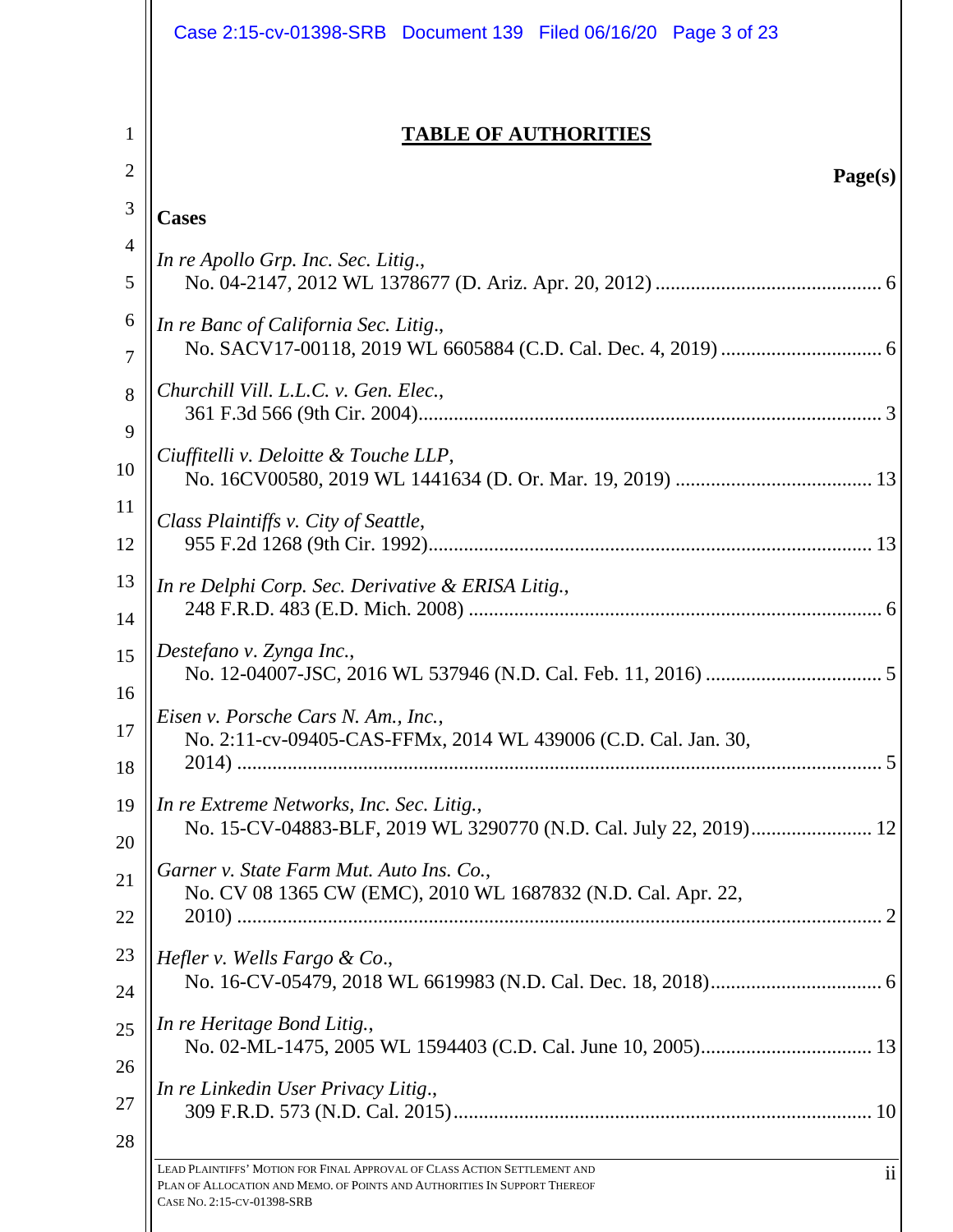|                | Case 2:15-cv-01398-SRB  Document 139  Filed 06/16/20  Page 4 of 23                                                                                                                                       |
|----------------|----------------------------------------------------------------------------------------------------------------------------------------------------------------------------------------------------------|
| $\mathbf{1}$   | McPhail v. First Command Fin. Planning, Inc.,                                                                                                                                                            |
| $\overline{2}$ |                                                                                                                                                                                                          |
| 3              | In re Mego Fin. Corp. Sec. Litig.,                                                                                                                                                                       |
| $\overline{4}$ | Mendoza v. Tucson Sch. Dist. No. 1,                                                                                                                                                                      |
| 5              |                                                                                                                                                                                                          |
| 6              | In re Mercury Interactive Corp. Sec. Litig.,                                                                                                                                                             |
| 7              |                                                                                                                                                                                                          |
| $8\,$          | Nat'l Rural Telecomm. Coop. v. DirectTV, Inc.,                                                                                                                                                           |
| 9              |                                                                                                                                                                                                          |
| 10<br>11       | In re NVIDIA Corp. Derivative Litig.,<br>No. 06-cv-06110-SBA (JCS), 2008 WL 5382544 (N.D. Cal. Dec. 22,                                                                                                  |
| 12             | Officers for Justice v. Civil Serv. Comm'r,                                                                                                                                                              |
| 13             |                                                                                                                                                                                                          |
| 14             | Oklahoma Police Pension and Ret. Sys. v. LifeLock, Inc.,                                                                                                                                                 |
| 15             |                                                                                                                                                                                                          |
| 16             | In re Omnivision Techs., Inc.,                                                                                                                                                                           |
| 17             | Redwen v. Sino Clean Energy, Inc.,                                                                                                                                                                       |
| 18             | No. 11-3936, 2013 U.S. Dist. LEXIS 100275 (C.D. Cal. July 9, 2013) 5, 13                                                                                                                                 |
| 19             | Rodriguez v. W. Publ'g. Corp.                                                                                                                                                                            |
| 20             |                                                                                                                                                                                                          |
| 21             | In re Syncor ERISA Litig.,                                                                                                                                                                               |
| 22             |                                                                                                                                                                                                          |
| 23             | Torrisi v. Tucson Elec. Power Co.                                                                                                                                                                        |
| 24             | Wood v. Ionatron, Inc.,                                                                                                                                                                                  |
| 25             | No. CV 06-354-TUC-CKJ, 2009 WL 10673479 (D. Ariz. Sept. 28, 2009) 2, 11                                                                                                                                  |
| 26             | <b>Rules</b>                                                                                                                                                                                             |
| 27<br>28       |                                                                                                                                                                                                          |
|                | LEAD PLAINTIFFS' MOTION FOR FINAL APPROVAL OF CLASS ACTION SETTLEMENT AND<br>$\overline{111}$<br>PLAN OF ALLOCATION AND MEMO. OF POINTS AND AUTHORITIES IN SUPPORT THEREOF<br>CASE NO. 2:15-CV-01398-SRB |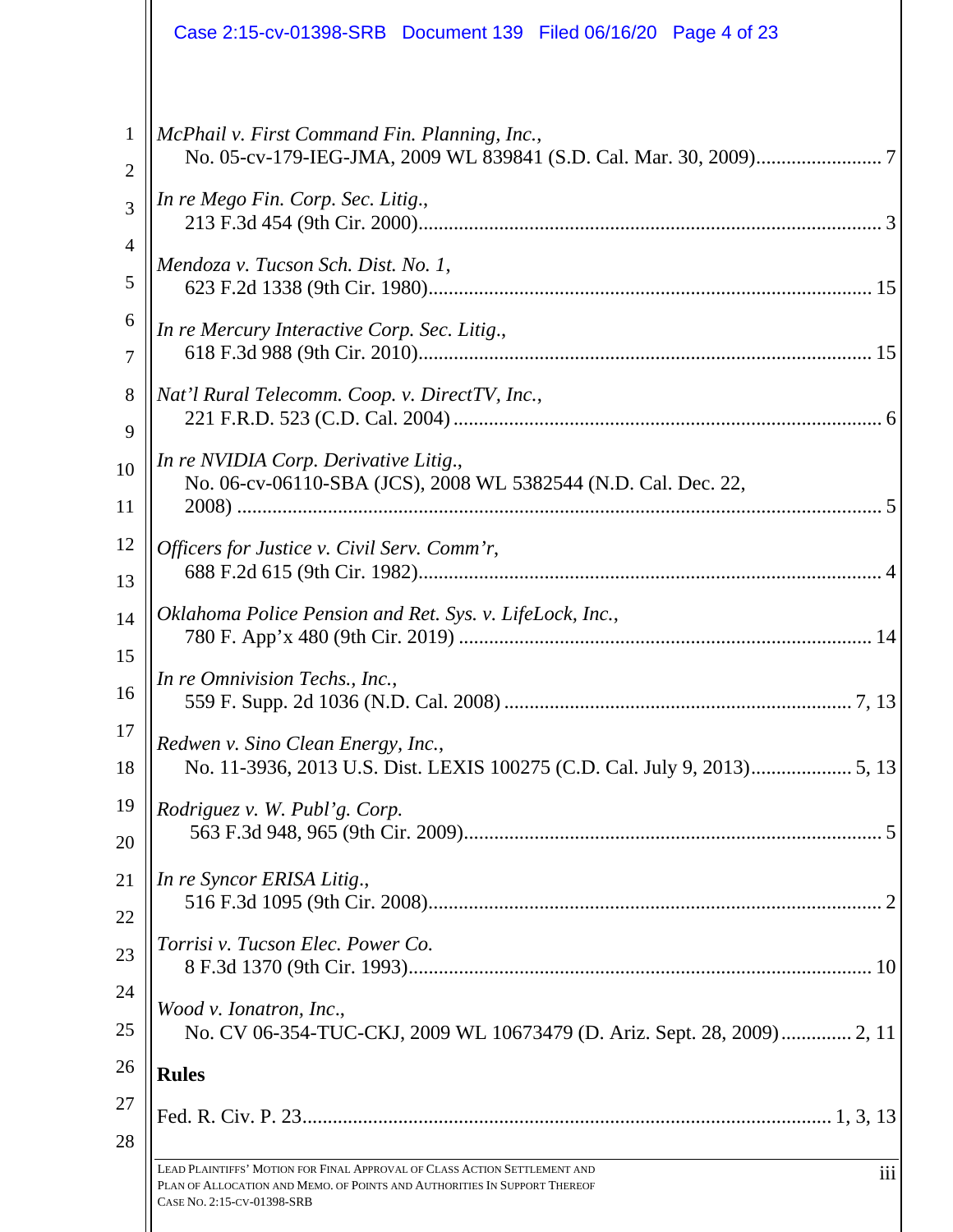# Case 2:15-cv-01398-SRB Document 139 Filed 06/16/20 Page 5 of 23

| $\mathbf{1}$        |  |
|---------------------|--|
| $\sqrt{2}$          |  |
| $\mathfrak{Z}$      |  |
| $\overline{4}$      |  |
| 5                   |  |
| 6<br>$\overline{7}$ |  |
| 8                   |  |
| 9                   |  |
| 10                  |  |
| 11                  |  |
| 12                  |  |
| 13                  |  |
| 14                  |  |
| 15                  |  |
| 16                  |  |
| 17                  |  |
| 18                  |  |
| 19                  |  |
| 20<br>21            |  |
| 22                  |  |
| 23                  |  |
| 24                  |  |
| 25                  |  |
| 26                  |  |
| 27                  |  |
| 28                  |  |
|                     |  |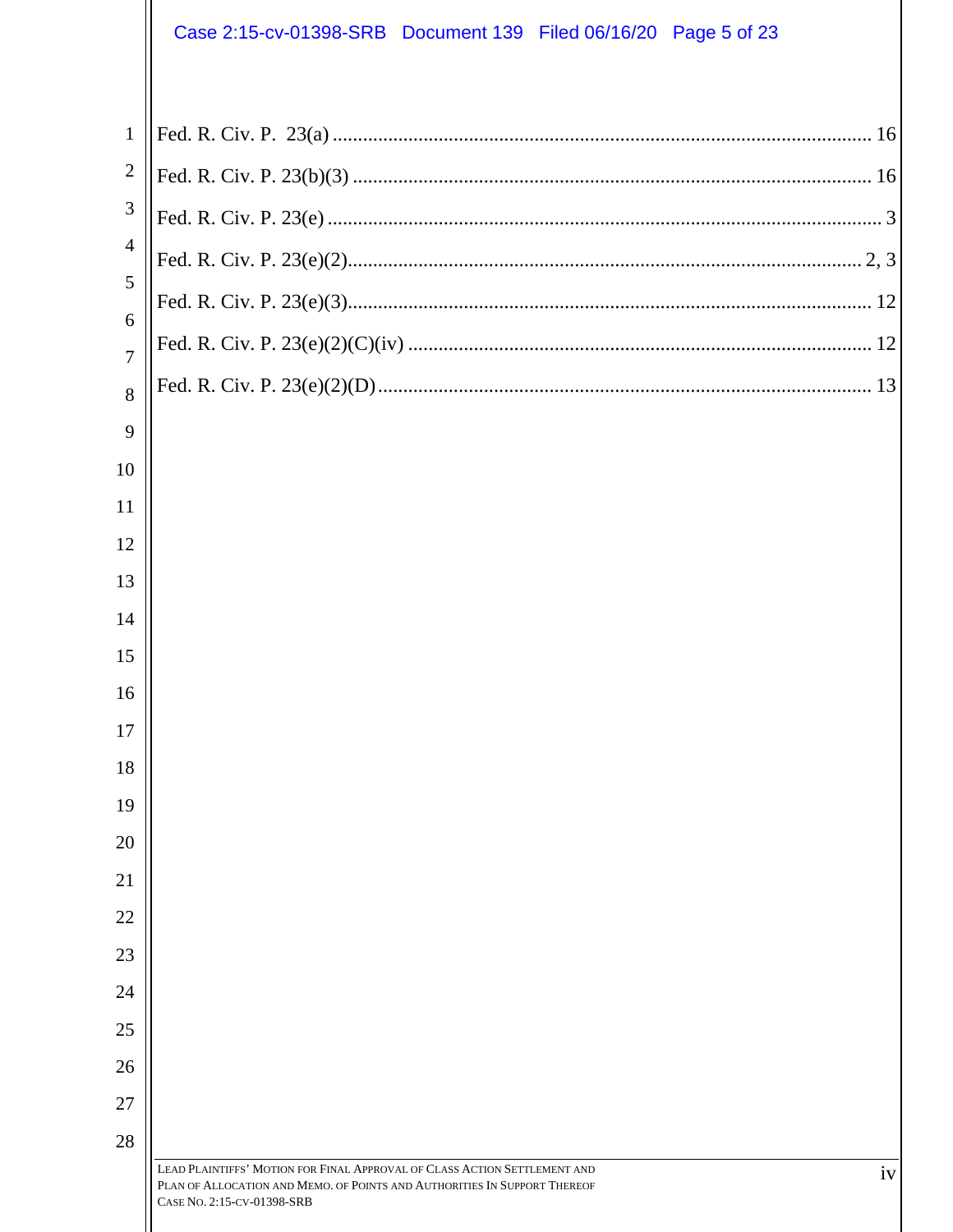#### **MOTION**

2 3 4 5 6 7 8 PLEASE TAKE NOTICE THAT on July 21, 2020 at 10:00 am, Lead Plaintiffs Oklahoma Police Pension and Retirement System and Oklahoma Firefighters Pension and Retirement System (collectively, "Lead Plaintiffs"), on behalf of themselves and the proposed Settlement Class, will move this Court, for an Order, pursuant to Rule 23 of the Federal Rules of Civil Procedure: (i) granting final approval of the proposed class action Settlement; and (ii) approving the proposed Plan of Allocation for the net proceeds of the Settlement.

9 10 11 12 13 14 This motion is based on the accompanying Memorandum of Points and Authorities and the Joint Declaration of Carol C. Villegas and Michael S. Bigin in Support of (I) Lead Plaintiffs' Motion for Final Approval of Class Action Settlement and Plan of Allocation and (II) Lead Counsel's Motion for an Award of Attorneys' Fees and Payment of Expenses, dated June 16, 2020, with annexed exhibits, filed herewith (the "Joint Declaration" or "Joint Decl.").

15 16 Proposed Orders will be submitted with Lead Plaintiffs' reply submission, no later than July 14, 2020, after the deadline for objecting and seeking exclusion has passed.<sup>1</sup>

17

18

1

## **MEMORANDUM OF POINTS AND AUTHORITIES**

## **PRELIMINARY STATEMENT**

19 20 21 22 Lead Plaintiffs respectfully submit that the proposed Settlement is a very favorable result for the Settlement Class, and should be approved by the Court. The Settlement provides a recovery of \$20,000,000 in cash to resolve claims against Defendants LifeLock, Inc. ("LifeLock," or "the Company"), Todd Davis ("Davis"), Chris Power ("Power"), and

- 23
- 24 25 26 27 28 LEAD PLAINTIFFS' MOTION FOR FINAL APPROVAL OF CLASS ACTION SETTLEMENT AND PLAN OF ALLOCATION AND MEMO. OF POINTS AND AUTHORITIES IN SUPPORT THEREOF CASE NO. 2:15-CV-01398-SRB  $\overline{\phantom{0}1}$  All capitalized terms not otherwise defined herein have the same meaning as those in the Stipulation and Agreement of Settlement, dated as of March 27, 2020 (the "Stipulation"), previously filed with the Court. ECF No. 137-2. All exhibits referenced below are attached to the Joint Declaration. The Joint Declaration contains a detailed description of the allegations and claims, the procedural history of the Action, the risks faced by the Settlement Class in pursuing litigation, and the efforts that led to a settlement, among other matters.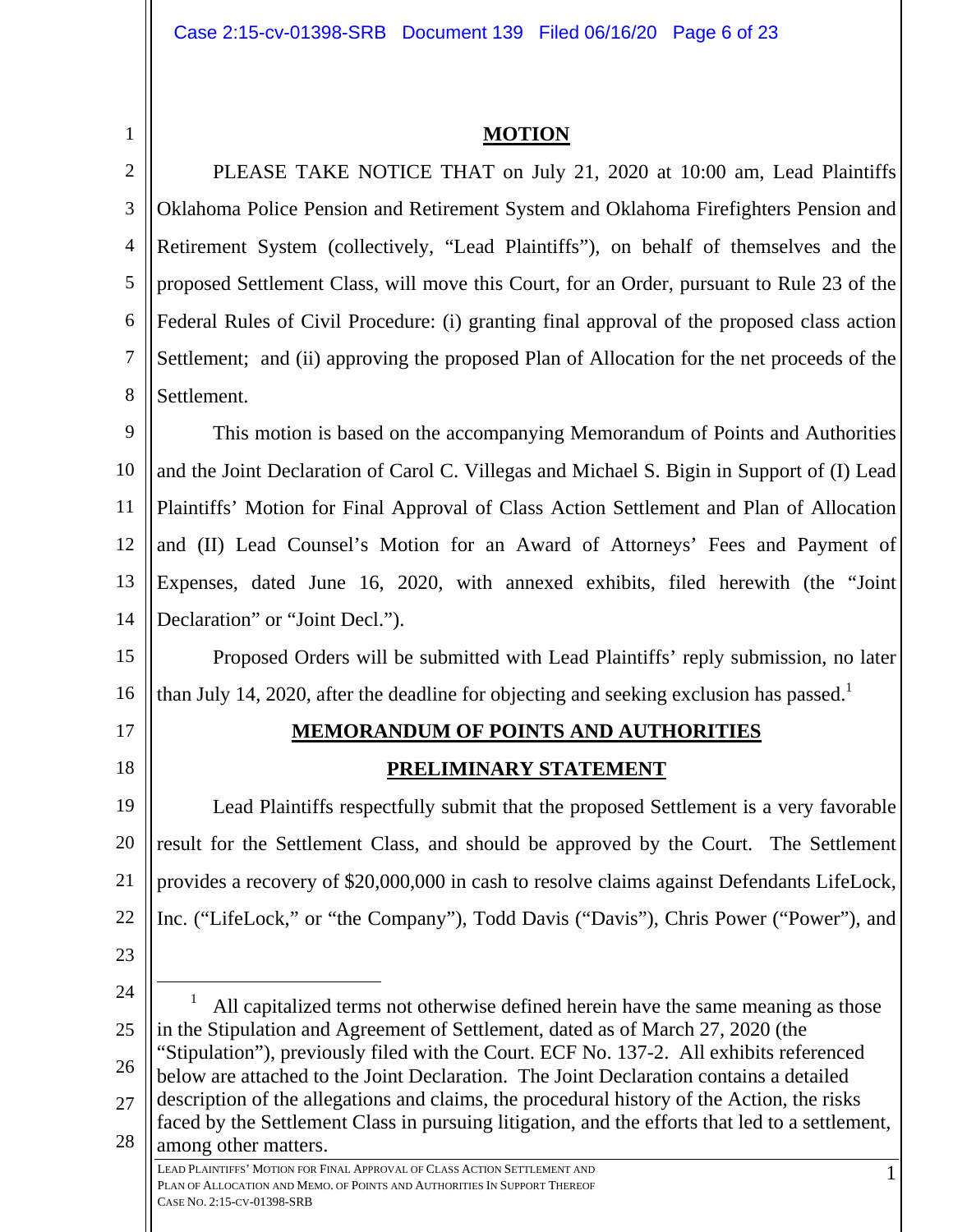1 2 3 4 Hilary Schneider ("Schneider"). The Settlement warrants approval given that it is the result of vigorous arm's-length negotiations by experienced counsel overseen by a wellrespected Mediator, represents a very favorable recovery that falls well within the range of approval, and meets all of the approval factors required by Fed. R. Civ. P. 23(e)(2).

5 6 7 8 9 Accordingly, Lead Plaintiffs respectfully request that the Court grant final approval of the Settlement. In addition, the Plan of Allocation, which was developed with the assistance of Lead Plaintiffs' consulting damages expert, is a fair and reasonable method for distributing the Net Settlement Fund to eligible claimants and should also be approved by the Court.

**ARGUMENT** 

10

11

## **I. STANDARDS FOR APPROVAL OF THE SETTLEMENT**

12 13 14 15 16 17 18 19 20 21 22 23 24 25 As a matter of public policy, settlement is strongly favored, "particularly where complex class action litigation is concerned." *In re Syncor ERISA Litig*., 516 F.3d 1095, 1101 (9th Cir. 2008); *see also Wood v. Ionatron, Inc*., No. CV 06-354-TUC-CKJ, 2009 WL 10673479, at  $*2$  (D. Ariz. Sept. 28, 2009) ("the extraordinary amount of judicial and private resources consumed by massive class action litigation elevates the general policy of encouraging settlements to an overriding public interest").<sup>2</sup> Class action suits readily lend themselves to compromise because of the difficulties of proof, the uncertainties of the outcome, and the typical length of the litigation. Settlements of complex cases, such as this one, greatly contribute to the efficient utilization of scarce judicial resources and achieve the speedy resolution of claims. *See, e.g.*, *Garner v. State Farm Mut. Auto Ins. Co.*, No. CV 08 1365 CW (EMC), 2010 WL 1687832, at \*10 (N.D. Cal. Apr. 22, 2010) ("Settlement avoids the complexity, delay, risk and expense of continuing with the litigation and will produce a prompt, certain and substantial recovery for the Plaintiff class.").

26

27

28

 2 All internal quotations and citations are omitted unless otherwise noted.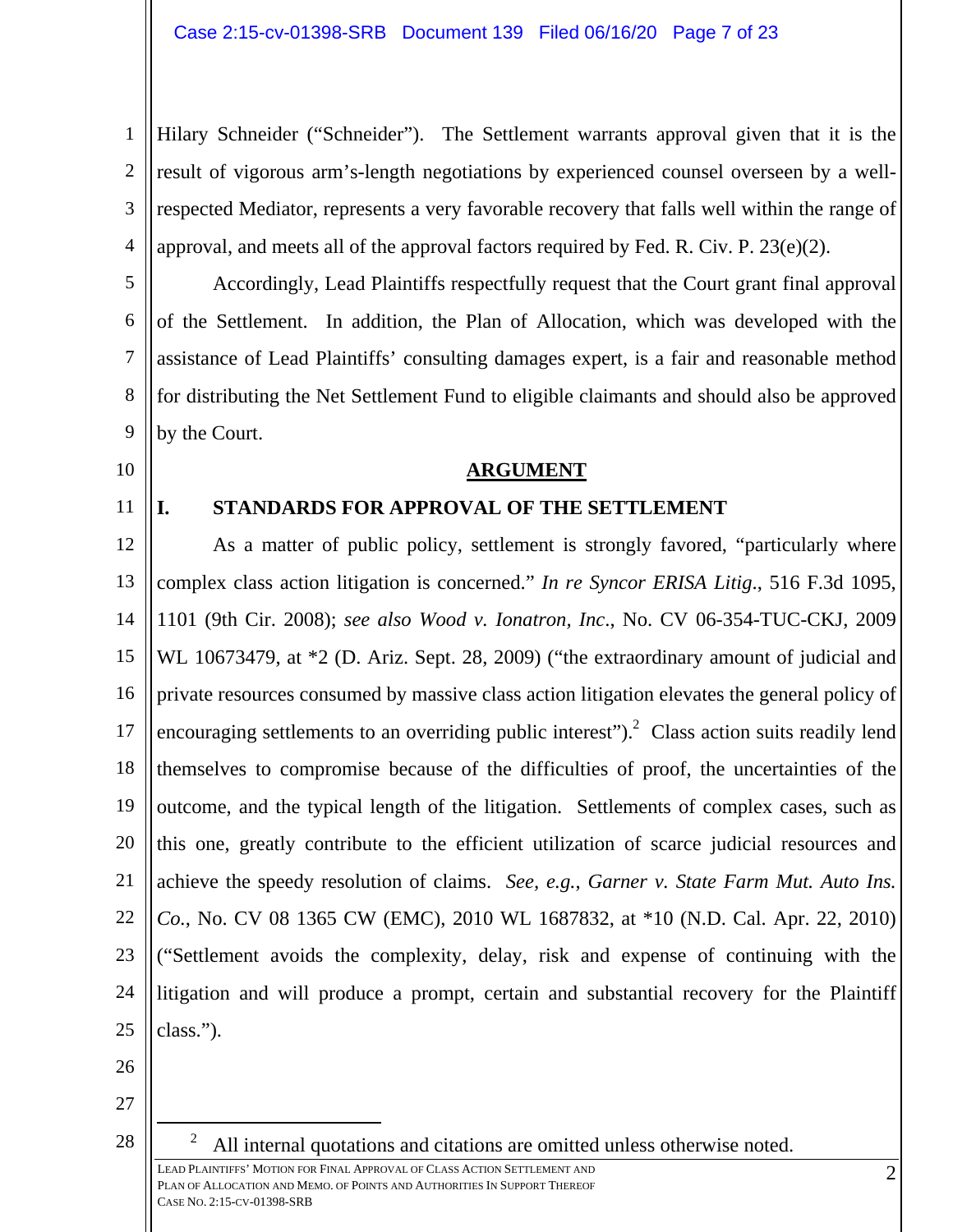| $\mathbf{1}$ | Federal Rule of Civil Procedure 23(e) requires court approval of any class action                                                                                                       |  |
|--------------|-----------------------------------------------------------------------------------------------------------------------------------------------------------------------------------------|--|
| $\mathbf{2}$ | settlement. The standard for determining whether to grant final approval to a class action                                                                                              |  |
| 3            | settlement is whether the proposed settlement is "fair, reasonable, and adequate." Fed. R.                                                                                              |  |
| 4            | $Civ.$ P. 23 $(e)(2)$ . Under the Federal Rules, a court reviews a settlement using four main                                                                                           |  |
| 5            | factors. $Id3$ They are whether:                                                                                                                                                        |  |
| 6            | the class representatives and class counsel have adequately<br>(A)                                                                                                                      |  |
| $\tau$       | represented the class;                                                                                                                                                                  |  |
| 8            | the proposal was negotiated at arm's length;<br>(B)<br>the relief provided for the class is adequate, taking into<br>(C)                                                                |  |
|              | account:                                                                                                                                                                                |  |
| 9            | the costs, risks, and delay of trial and appeal;<br>i.<br>ii.<br>the effectiveness of any proposed method of distributing                                                               |  |
| 10           | relief to the class, including the method of processing                                                                                                                                 |  |
| 11           | class-member claims;<br>the terms of any proposed award of attorneys' fees,<br>iii.                                                                                                     |  |
| 12           | including timing of payment; and                                                                                                                                                        |  |
| 13           | any agreement required to be identified under Rule<br>iv.<br>$23(e)(3)$ ; and                                                                                                           |  |
| 14           | the proposal treats class members equitably relative to each<br>(D)<br>other.                                                                                                           |  |
| 15           |                                                                                                                                                                                         |  |
| 16           | The determination of whether a settlement is fair, reasonable, and adequate is                                                                                                          |  |
| 17           | committed to the Court's sound discretion. See In re Mego Fin. Corp. Sec. Litig., 213 F.3d                                                                                              |  |
| 18           | 454, 458 (9th Cir. 2000) ("Review of the district court's decision to approve a class action                                                                                            |  |
| 19           |                                                                                                                                                                                         |  |
| 20           | 3                                                                                                                                                                                       |  |
| 21           | Fed. R. Civ. P. $23(e)(2)$ is intended to "direct.] the parties to present the settlement<br>to the court in terms of a shorter list of core concerns, by focusing on the primary       |  |
| 22           | procedural considerations and substantive qualities that should always matter to the<br>decision whether to approve the proposal." Fed. R. Civ. P. 23 Committee Notes on Rules -        |  |
| 23           | 2018 Amendment at Subdivision (e)(2).                                                                                                                                                   |  |
| 24           | These standards largely overlap with the pre-amendment factors considered within the<br>Ninth Circuit: (1) the strength of the plaintiffs' case; (2) the risk, expense, complexity, and |  |
| 25           | likely duration of further litigation; (3) the risk of maintaining class action status                                                                                                  |  |
| 26           | throughout the trial; $(4)$ the amount offered in settlement; $(5)$ the extent of discovery<br>completed and the stage of the proceedings; (6) the experience and views of counsel; (7) |  |
| 27           | the presence of a governmental participant; and (8) the reaction of the class members of                                                                                                |  |
| 28           | the proposed settlement. See Churchill Vill. L.L.C. v. Gen. Elec., 361 F.3d 566, 575-76<br>(9th Cir. 2004).                                                                             |  |
|              | LEAD PLAINTIFFS' MOTION FOR FINAL APPROVAL OF CLASS ACTION SETTLEMENT AND<br>3<br>PLAN OF ALLOCATION AND MEMO. OF POINTS AND AUTHORITIES IN SUPPORT THEREOF                             |  |
|              | CASE NO. 2:15-CV-01398-SRB                                                                                                                                                              |  |
|              |                                                                                                                                                                                         |  |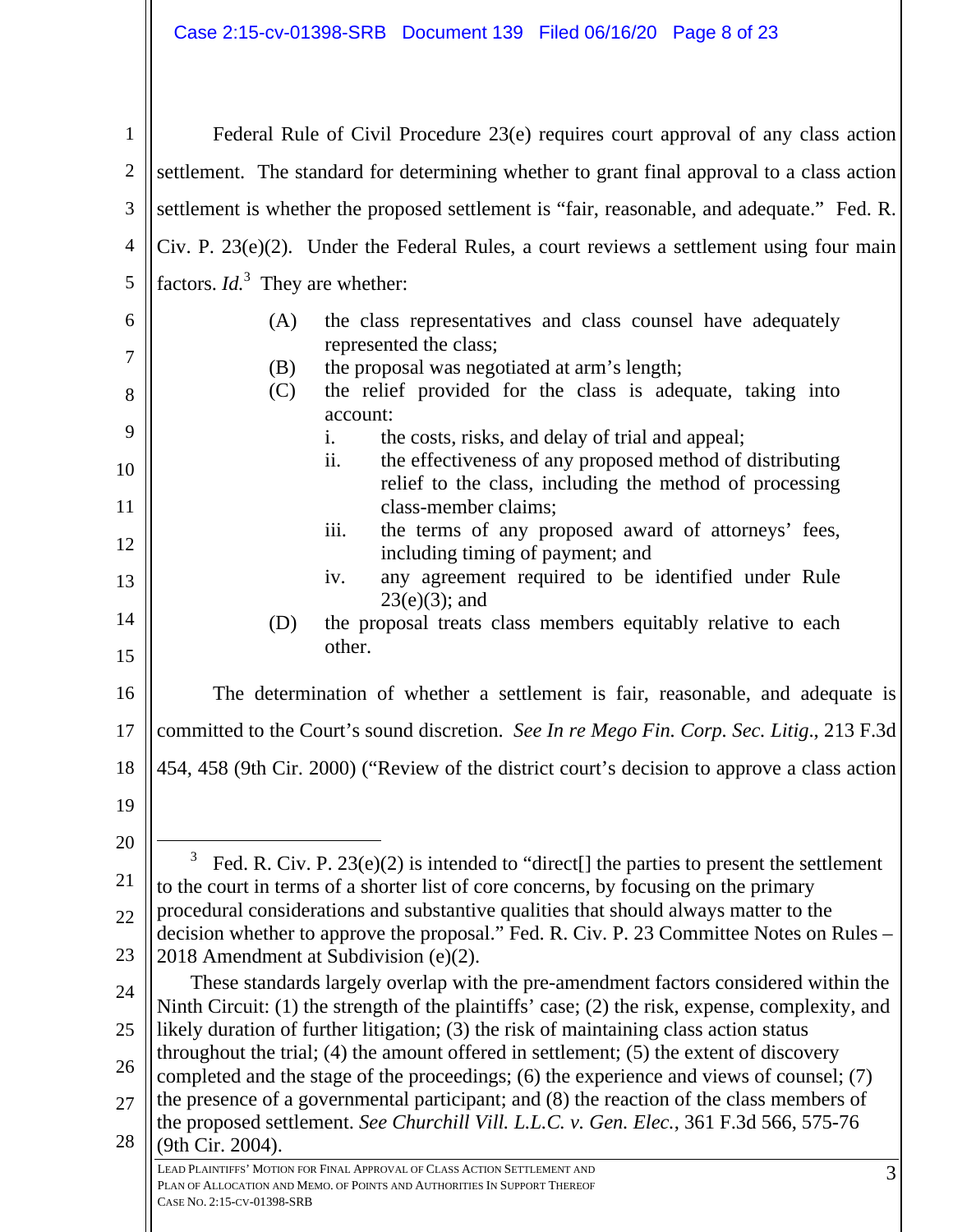1 2 3 4 5 6 settlement is extremely limited."). The Court need not reach conclusions about the merits of the case, in part because the Court will be called upon to decide the merits if the action proceeds. *See Officers for Justice v. Civil Serv. Comm'r*, 688 F.2d 615, 625 (9th Cir. 1982) ("[T]he settlement or fairness hearing is not to be turned into a trial or rehearsal for trial on the merits. . . . [I]t is the very uncertainty of outcome in litigation and avoidance of wasteful and expensive litigation that induce consensual settlements.").

7 8 9 For the reasons discussed herein, in the Motion for Preliminary Approval of the Settlement, and in the Joint Declaration, the proposed Settlement meets the criteria for final approval.

10

11

12

13

14

15

16

17

18

19

20

21

22

23

24

#### **A. Lead Plaintiffs and Lead Counsel Have Adequately Represented the Settlement Class**

Oklahoma Police Pension and Retirement System and the Oklahoma Firefighters Pension and Retirement System were appointed Lead Plaintiffs after a finding that they were the "most adequate plaintiffs" to represent the Settlement Class, *see* ECF No. 31, and nothing has occurred since that would alter that finding. Lead Plaintiffs are sophisticated institutional investors and each has substantial experience leading numerous securities class actions. Both have been involved throughout the litigation and they support approval of the Settlement. *See* Exs. 1 and 2. Throughout the Action, Lead Plaintiffs also benefited from the advice of knowledgeable counsel well-versed in shareholder class action litigation and securities fraud cases. Bernstein Liebhard LLP and Labaton Sucharow LLP are among the most experienced and skilled firms in the securities litigation field, and each has a long and successful track record in such cases. *See* Exs. 5-D and 6-C, firm resumes. Both firms have served as lead counsel in a number of high profile and influential cases. *Id*.

25 26

27

28 Lead Counsel have vigorously litigated the Action since its inception. Lead Counsel, among other things: (i) conducted a thorough investigation that included the review of publicly available information regarding the Company and interviews of former employees and third parties; (ii) prepared two amended complaints; (iii) opposed two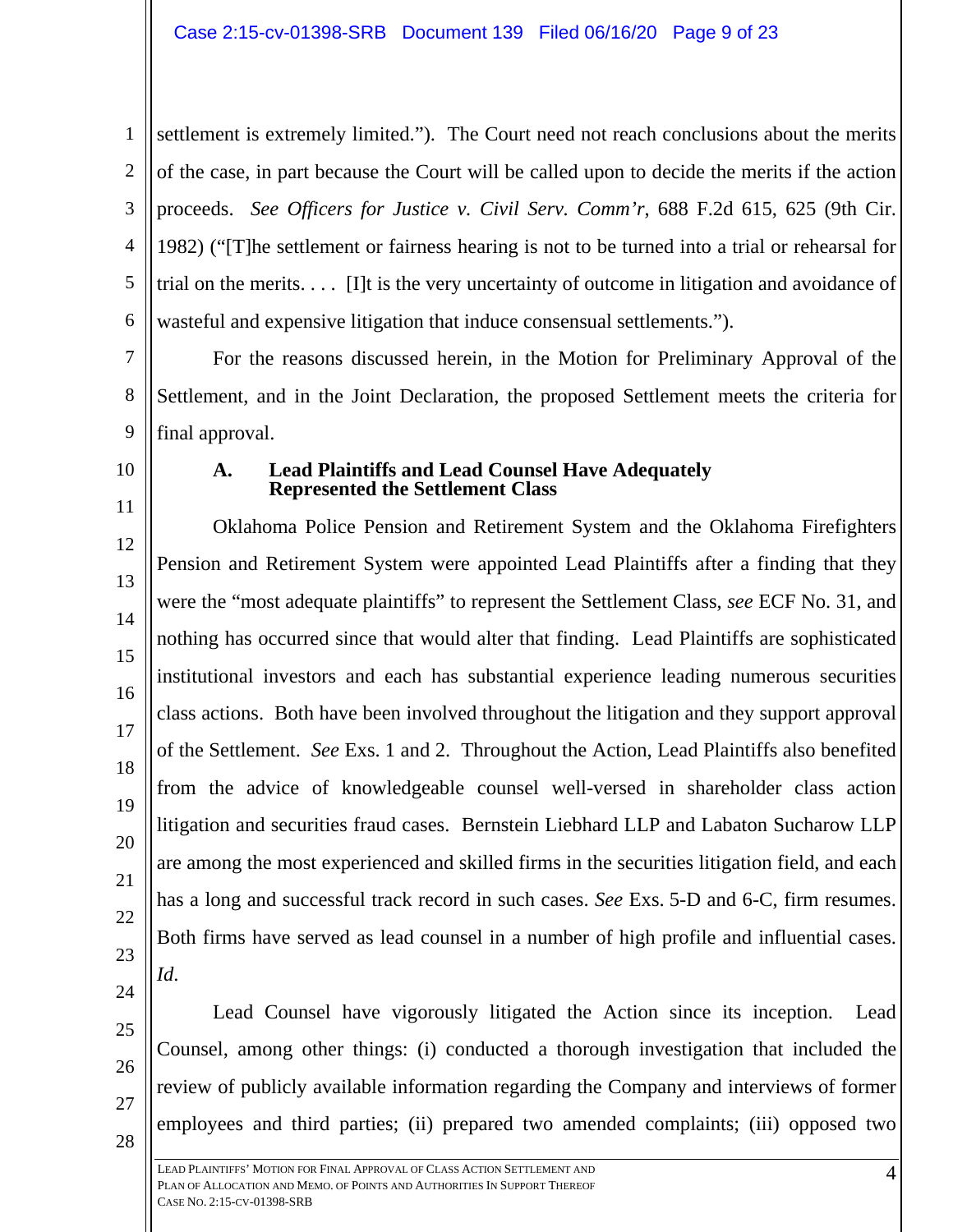1 2 3 4 motions to dismiss; (iv) successfully argued an appeal to the Ninth Circuit to restore the claims; (v) conducted accelerated discovery; (vi) analyzed Defendants' mediation statements and exhibits; (vii) analyzed documents produced by Defendants; and (viii) consulted with experts concerning regulatory issues, damages and loss causation.

5 6 7 8 9 10 11 12 13 14 15 16 17 18 19 20 21 Prior to, and over the course of the litigation, Lead Counsel explored the strengths and weaknesses of the claims and defenses and developed a deep understanding of the merits of the claims. Lead Plaintiffs and Lead Counsel had a firm understanding of the likelihood of success and the potential recovery at trial at the time the Settlement was entered into. *See, e.g., Destefano v*. *Zynga Inc.,* No. 12-04007-JSC, 2016 WL 537946, at \*12 (N.D. Cal. Feb. 11, 2016) (noting that the extent of discovery completed and stage of proceedings supports final approval of settlement where plaintiffs engaged in a pre-filing investigation, opposed defendants' motions to dismiss and a motion for reconsideration, worked with consultants, propounded and responded to some discovery, and prepared and participated in mediation session); *Eisen v. Porsche Cars N. Am., Inc.*, No. 2:11-cv-09405- CAS-FFMx, 2014 WL 439006, at \*4 (C.D. Cal. Jan. 30, 2014) (approving settlement where record established that "all counsel had ample information and opportunity to assess the strengths and weaknesses of their claims and defenses"); *Redwen v. Sino Clean Energy, Inc.*, No. 11-3936, 2013 U.S. Dist. LEXIS 100275, at \*22 (C.D. Cal. July 9, 2013) (settlement approved when, as here, "the parties have spent a significant amount of time considering the issues and facts in this case and are in a position to determine whether settlement is a viable alternative").

22

23 24 25 26 27 After this process, Lead Counsel and Lead Plaintiffs concluded that this is a fair and reasonable settlement. As the Ninth Circuit observed in *Rodriguez v. West Publishing Corporation,* Lead Counsel's informed opinion supports approval as "[t]his circuit has long deferred to the private consensual decision of the parties" and their counsel in settling an action. *Rodriguez*, 563 F.3d 948, 965 (9th Cir. 2009); *see also In re NVIDIA Corp. Derivative Litig*., No. 06-cv-06110-SBA (JCS), 2008 WL 5382544, at \*4 (N.D. Cal. Dec.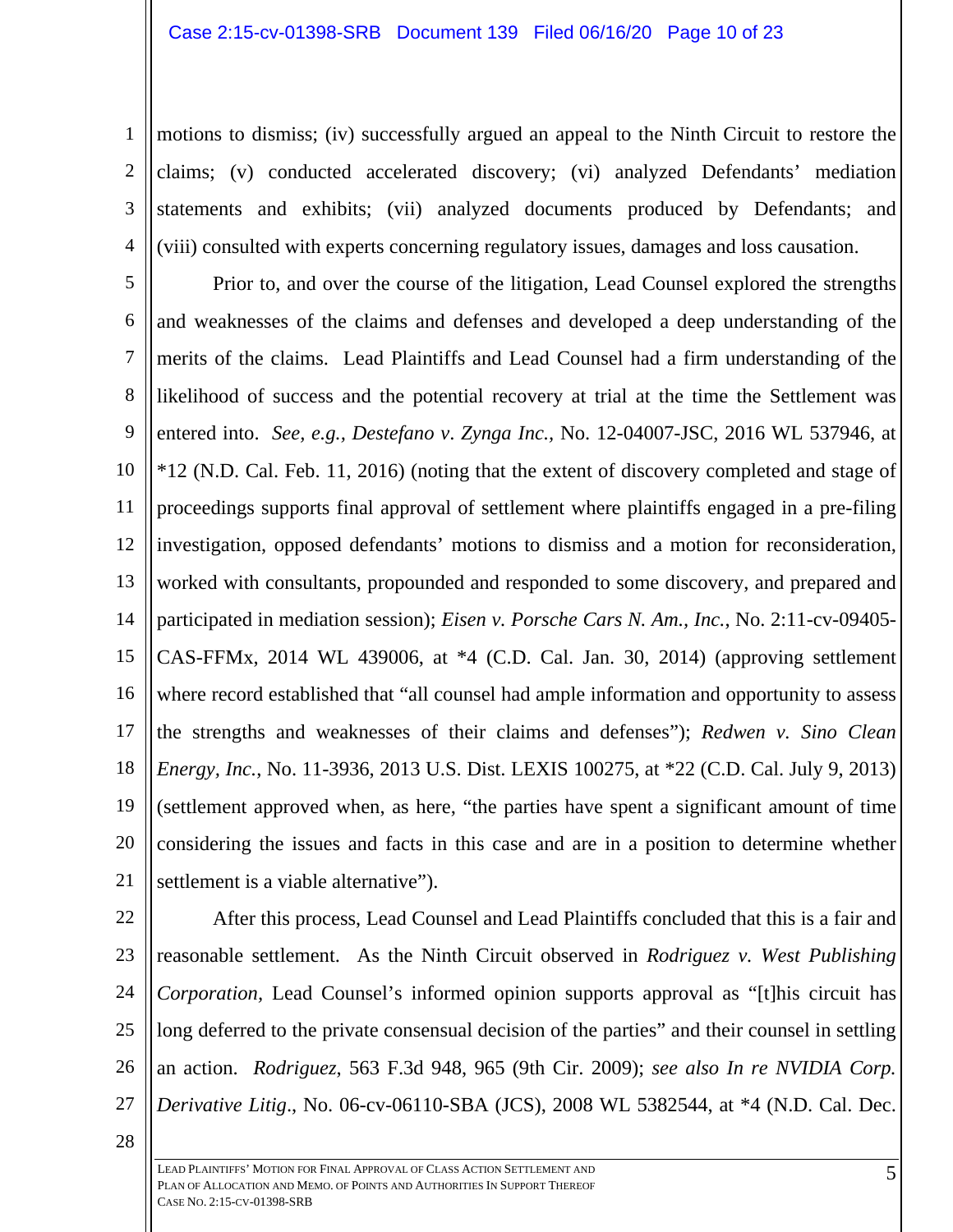1 2 3 4 5 6 22, 2008) ("[S]ignificant weight should be attributed to counsel's belief that settlement is in the best interest of those affected by the settlement."); *Nat'l Rural Telecomm. Coop. v. DirectTV, Inc.,* 221 F.R.D. 523, 528 (C.D. Cal. 2004); (""[g]reat weight' is accorded to the recommendation of counsel, who are most closely acquainted with the facts of the underlying litigation."). Accordingly, Lead Plaintiffs and Lead Counsel have adequately represented the Settlement Class.

7

#### **B. The Settlement Was Negotiated at Arm's-Length**

8 9 10 11 12 13 14 15 Courts have long recognized that there is an initial presumption that a proposed settlement is fair and reasonable when it is the "product of arms-length negotiations." *In re Apollo Grp. Inc. Sec. Litig*., No. 04-2147, 2012 WL 1378677, at \*2 (D. Ariz. Apr. 20, 2012) (noting that "there is no evidence that there has been anything other than a genuine arms-length negotiation in this case following mediation where the parties reached an agreement on the settlement"). The use of an experienced mediator is an "important factor" supporting a finding that this requirement is satisfied. *See In re Banc of California Sec. Litig*., No. SACV17-00118, 2019 WL 6605884, at \*2 (C.D. Cal. Dec. 4, 2019).

16 17 18 19 20 21 22 23 24 25 Here, Lead Plaintiffs and Lead Counsel agreed to settle after rigorous lengthy litigation and through a mediation process overseen by a highly regarded and experienced mediator, Judge Phillips. *See, e.g., In re Delphi Corp. Sec. Derivative & ERISA Litig.,* 248 F.R.D. 483, 498 (E.D. Mich. 2008) (speaking of Judge Phillips, "the Court and the parties have had the added benefit of the insight and considerable talents of a former federal judge who is one of the most prominent and highly skilled mediators of complex actions"); *see also Hefler v. Wells Fargo & Co*., No. 16-CV-05479, 2018 WL 6619983 (N.D. Cal. Dec. 18, 2018) (finding that settlement was the product of arms-length negotiation where, as here, mediation was conducted by retired District Court Judge Layn Phillips). It is respectfully submitted that this factor supports approval of the Settlement.

- 26
- 27
- 28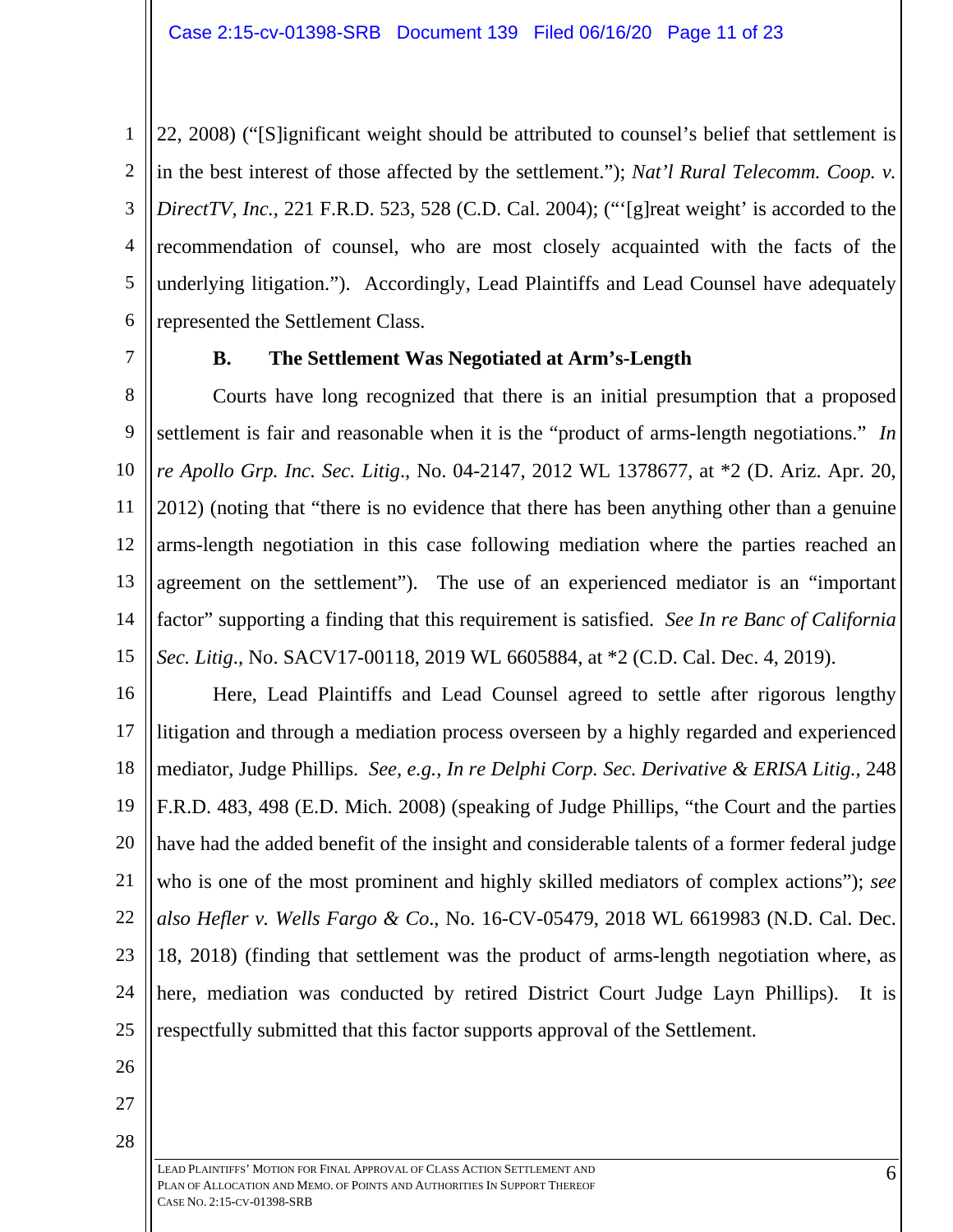1 2

3

4

5

6

7

8

9

10

#### **C. The Relief Provided by the Settlement Is Adequate in Light of Risks of Further Litigation**

The \$20 million Settlement Amount presents a very favorable recovery based on several metrics. First, it is almost twice the median settlement value in securities class action settlements in 2019, which was reported by Cornerstone Research to be \$11.5 million. *See* Laarni T. Bulan and Laura E. Simmons, Securities Class Action Settlements – 2019 Review and Analysis at 1 (Cornerstone Research 2020), Ex. 4. During the period from 1996 to 2018, essentially since the passage of the Private Securities Litigation Reform Act of 1995 ("PSLRA"), the median settlement value of securities class actions has been \$8.8 million, less than two-times the Settlement Amount. *Id*.

11 12 13 14 15 16 17 18 19 20 22 23 24 25 26 Second, the Settlement provides a favorable recovery as a proportion of estimated aggregate damages, were the case to continue. In that regard, the Settlement represents approximately 5% of the \$416 million in maximum estimated damages, and up to 10% of damages when factoring in the real risk that Lead Plaintiffs would need to "disaggregate," or parse out, non-fraud related stock price movement and account for an October 29, 2015 stock price recovery. Joint Decl. at ¶¶98-99. Courts have regularly approved settlements that recovered a similar, or smaller, percentage of maximum damages. *See, e.g., McPhail v. First Command Fin. Planning, Inc.,* No. 05-cv-179-IEG-JMA, 2009 WL 839841, at \*5 (S.D. Cal. Mar. 30, 2009) (finding a \$12 million settlement recovering 7% of estimated damages was fair and adequate); *In re Omnivision Techs., Inc.,* 559 F. Supp. 2d 1036, 1042 (N.D. Cal. 2008) (\$13.75 million settlement yielding 6% of potential damages after deducting fees and costs was "higher than the median percentage of investor losses recovered in recent shareholder class action settlements"). Cornerstone Research has also tracked the median proportion of Section 10(b) class action recoveries since 2010. Cornerstone uses what it calls a "simplified tiered damages" approach for comparison purposes, *see* Ex. 4 Endnote 6, and the recovery here exceeds Cornerstone's estimated median recovery of 4.6%. *See* Ex. 4 at 7, Figure 6.

27 28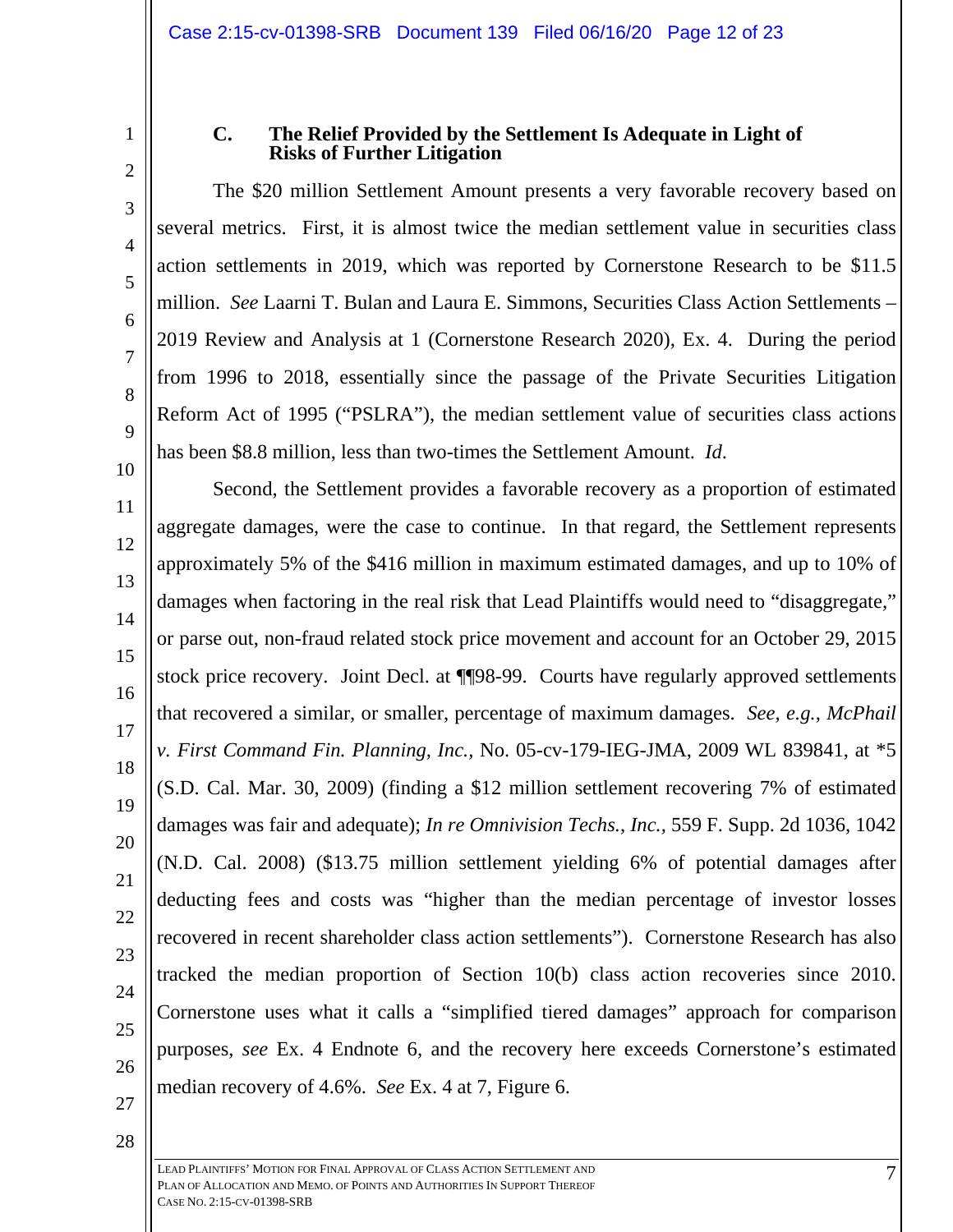1 2 3 4 5 6 Moreover, although Lead Plaintiffs believe that the case against Defendants is strong, that confidence must be tempered by the fact that the Settlement is certain and that every case involves significant risk of no recovery, particularly in a complex case such as this one, which was twice dismissed by the Court. To prevail, Lead Plaintiffs would have confronted a number of legal and factual challenges, while trying to prove difficult securities claims.

7

#### **1. Risks in Proving Loss Causation and Damages**

8 9 10 11 12 13 14 15 16 17 18 19 20 Although Lead Plaintiffs' damages expert estimated that the maximum aggregate damages for this Action could be approximately \$416 million, this case involved allegations that arguably required material reductions to damages if Lead Plaintiffs had to "disaggregate" the price impact of multiple revelations. *See* Joint Decl. at ¶¶73-83. The Complaint originally alleged that three revelations from the FTC contempt proceedings caused the stock price to drop: 1) that alerts were not near real-time; 2) there was a lack of PCI compliance; and 3) LifeLock understated the severity of the FTC investigation. *Id*. at ¶73. However, consistent with the Ninth Circuit's decision affirming in part and reversing in part the Court's Order granting Defendants' second motion to dismiss for failure to adequately plead scienter as to statements related to the Company's alert services and PCI-DSS compliance, and for failure to adequately plead falsity as to statements related to the Federal Trade Commission investigation of the Company, liability could only attach to the allegedly false statements concerning alerts. *Id*.

21

22 23 24 25 26 Accordingly, Defendants would likely argue that the class could only recover for the decrease in stock price related to the alerts statements. *Id*. How a jury would determine the value of the alerts statements versus the value of other non-fraudulent revelations is unknown and presented significant challenges. But even assuming a disaggregation model where 50% of the abnormal return on July 21, 2015, the end of the Class Period, was disaggregated to account for the value of the alerts statements,

- 27
- 28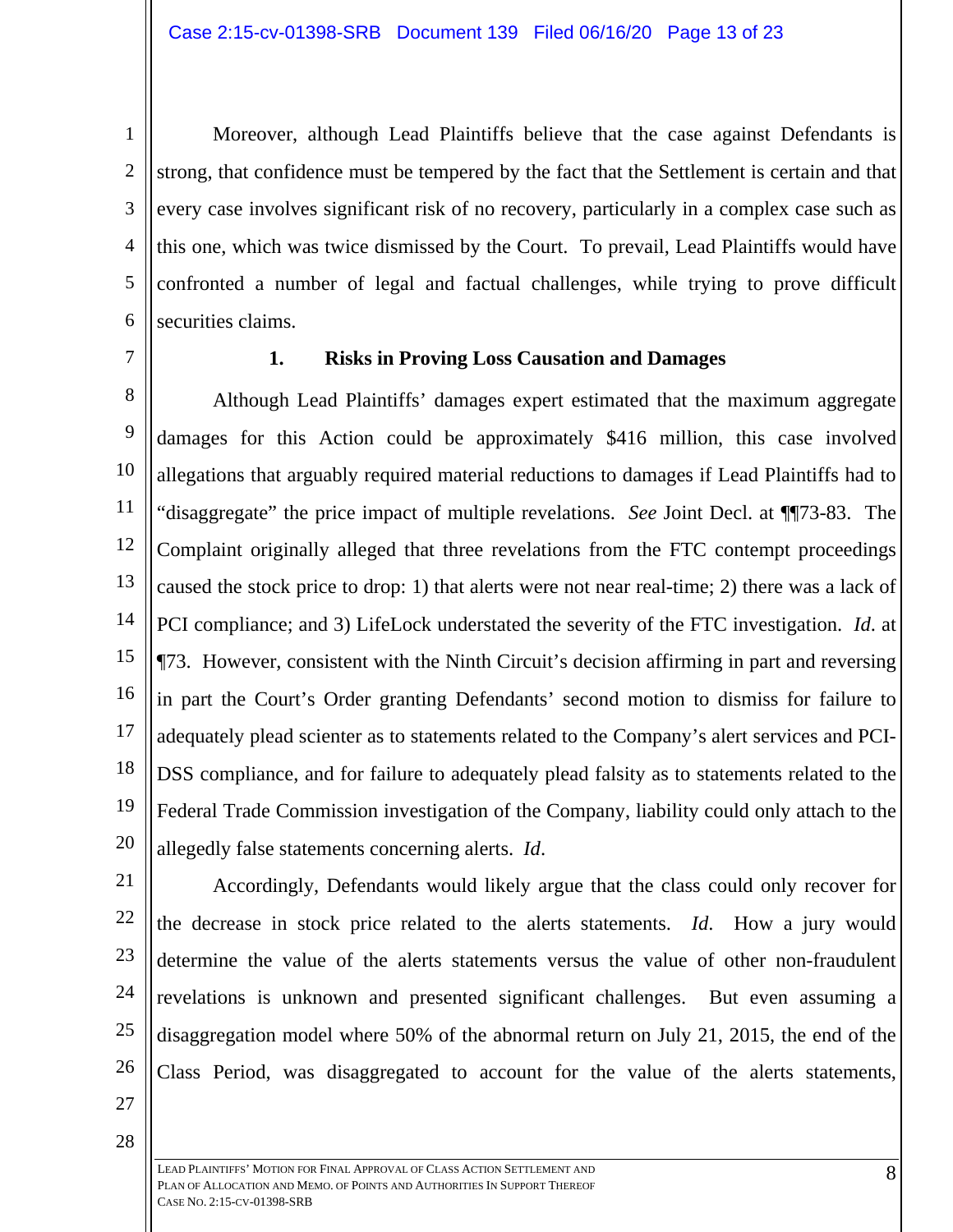1 2 recoverable damages would decrease to \$249 million from \$416 million (which increases the value of the Settlement to an 8% recovery for the Settlement Class). *Id*. at ¶79.

3 4 5 6 7 8 9 10 11 In addition to needing disaggregation to account for other causes of loss, Defendants would likely argue that most of the price drop was speculation by the market and did not reflect the value of the alerts statements. *Id*. at ¶80. They would likely argue that the overreaction is proved by a bounce-back in LifeLock's stock price after its October 29, 2015 announcement that its settlement with the FTC was within a range originally communicated to investors prior to July 21, 2015. *Id*. While Lead Plaintiffs do not concede that an offset of damages is required, such an offset could further reduce recoverable damages, by over half the maximum damages, to \$199 million, making the \$20 million Settlement a 10% recovery for the Settlement Class. *Id*.

12 13 14 15 16 17 18 19 20 21 22 23 24 Defendants would also likely argue that Lead Plaintiffs cannot establish that any recoverable losses were caused by the two alleged corrective disclosures. *Id*. at ¶¶74-75. Defendants would argue that the first corrective disclosure on February 10, 2015 merely announced that LifeLock was taking a reserve for a previously disclosed FTC investigation and this announcement contained no information—much less new information—regarding LifeLock's alerts. *Id*. at ¶74. Defendants would also argue that the second alleged corrective disclosure on July 21, 2015, the FTC's announcement that it was initiating contempt proceedings against LifeLock, revealed only *potential* wrongdoing—there was no subsequent adjudication or admission that confirmed *any* wrongdoing occurred. *Id*. at ¶75. Additionally, if Lead Plaintiffs were unable to develop a scientifically reasonable method for disaggregating losses related to the alerts statements, then Lead Plaintiffs would be unable to prove an element of their claims and none of the class members could recover for their losses.

25

27

28

#### **2. Risks in Proving Falsity and Scienter**

26 Regarding falsity, Defendants would have likely argued that LifeLock never stated that *all* of its alerts were near real-time. To the contrary, Defendants would argue that

LEAD PLAINTIFFS' MOTION FOR FINAL APPROVAL OF CLASS ACTION SETTLEMENT AND PLAN OF ALLOCATION AND MEMO. OF POINTS AND AUTHORITIES IN SUPPORT THEREOF CASE NO. 2:15-CV-01398-SRB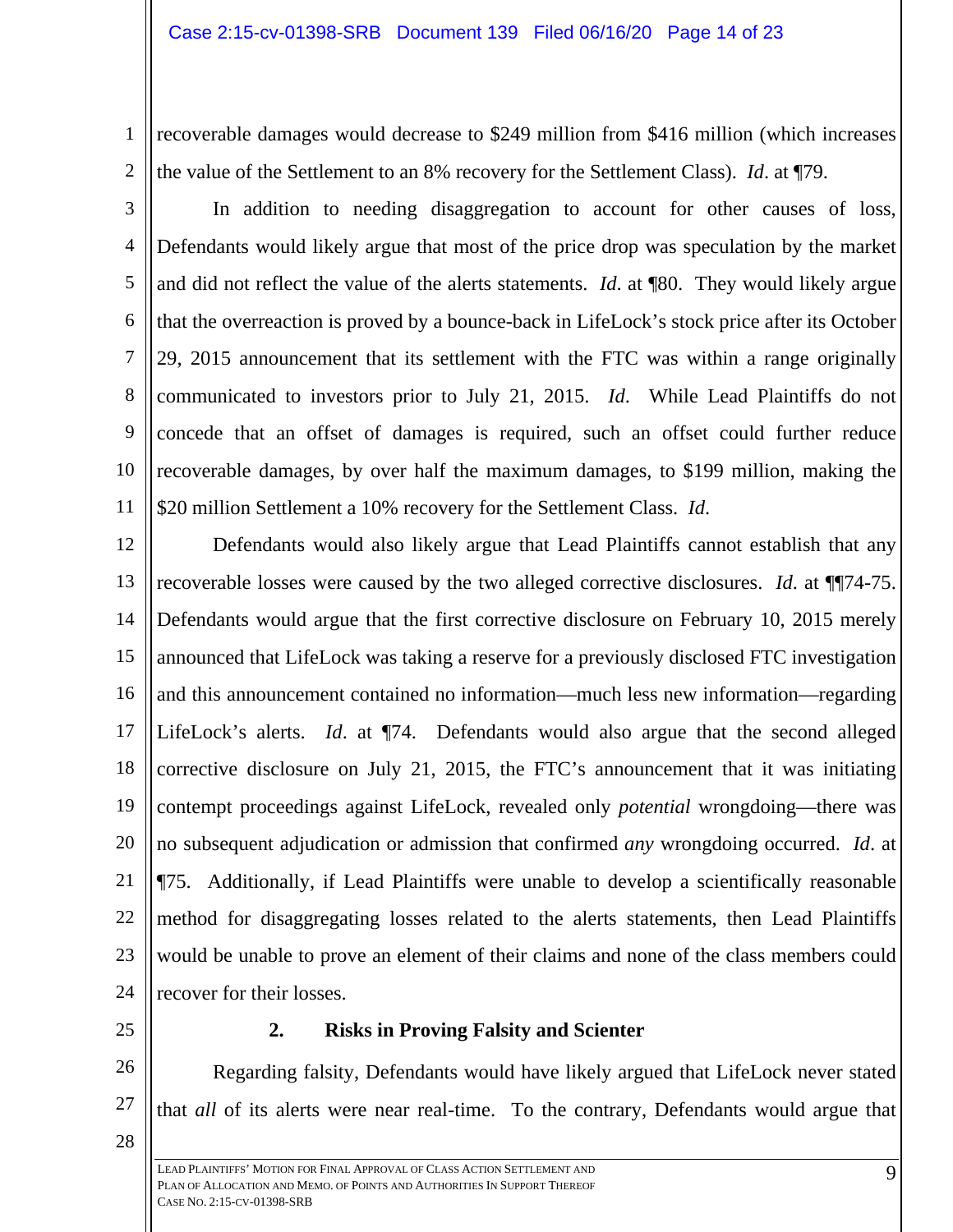1 2 3 4 5 6 LifeLock repeatedly and plainly told investors that its alerts were subject to limitations. *Id*. at ¶66. With respect to scienter, Defendants would argue that Lead Plaintiffs could not prove that any Defendant knowingly made statements with the required intent to defraud or with severe recklessness, especially because they believed they adequately told the market that the various alerts they provided came with obvious and disclosed limitations. *Id*. at ¶71.

7 8 9 10 11 12 13 14 15 16 17 18 19 These risks aside, additional discovery would have been protracted. Defendants would likely have sought summary judgment and there was no guarantee that the proposed class would prevail in Defendants' continuous challenges and, even if they did, how the Court's rulings would affect damages or how the case would be presented to a jury. A trial of Lead Plaintiffs' claims would inevitably be long and complex, and even a favorable verdict would undoubtedly spur a lengthy post-trial and appellate process. *See, e.g., Torrisi*, 8 F.3d at 1376 ("the cost, complexity and time of fully litigating the case all suggest that this settlement was fair"). "Generally, unless the settlement is clearly inadequate, its acceptance and approval are preferable to lengthy and expensive litigation with uncertain results." *In re Linkedin User Privacy Litig*., 309 F.R.D. 573, 587 (N.D. Cal. 2015). The Settlement provides the Settlement Class, whose claims have been pending since 2015, with a prompt and substantial tangible recovery, without the considerable risk, expense, and delay of litigating to completion.

20

#### **3. The Effective Process for Distributing Relief**

21 22 23 24 25 26 27 The Settlement will be distributed with the assistance of an experienced claims administrator. The Claims Administrator will employ a well-established protocol for the processing of claims in a securities class action. Potential class members will submit, either by mail or online using the Settlement website, the Court-approved Claim Form. Based on the trade information provided by claimants, the Claims Administrator will determine each claimant's eligibility to participate and calculate their respective "Recognized Claim" based on the Court-approved Plan of Allocation. *See* Stipulation at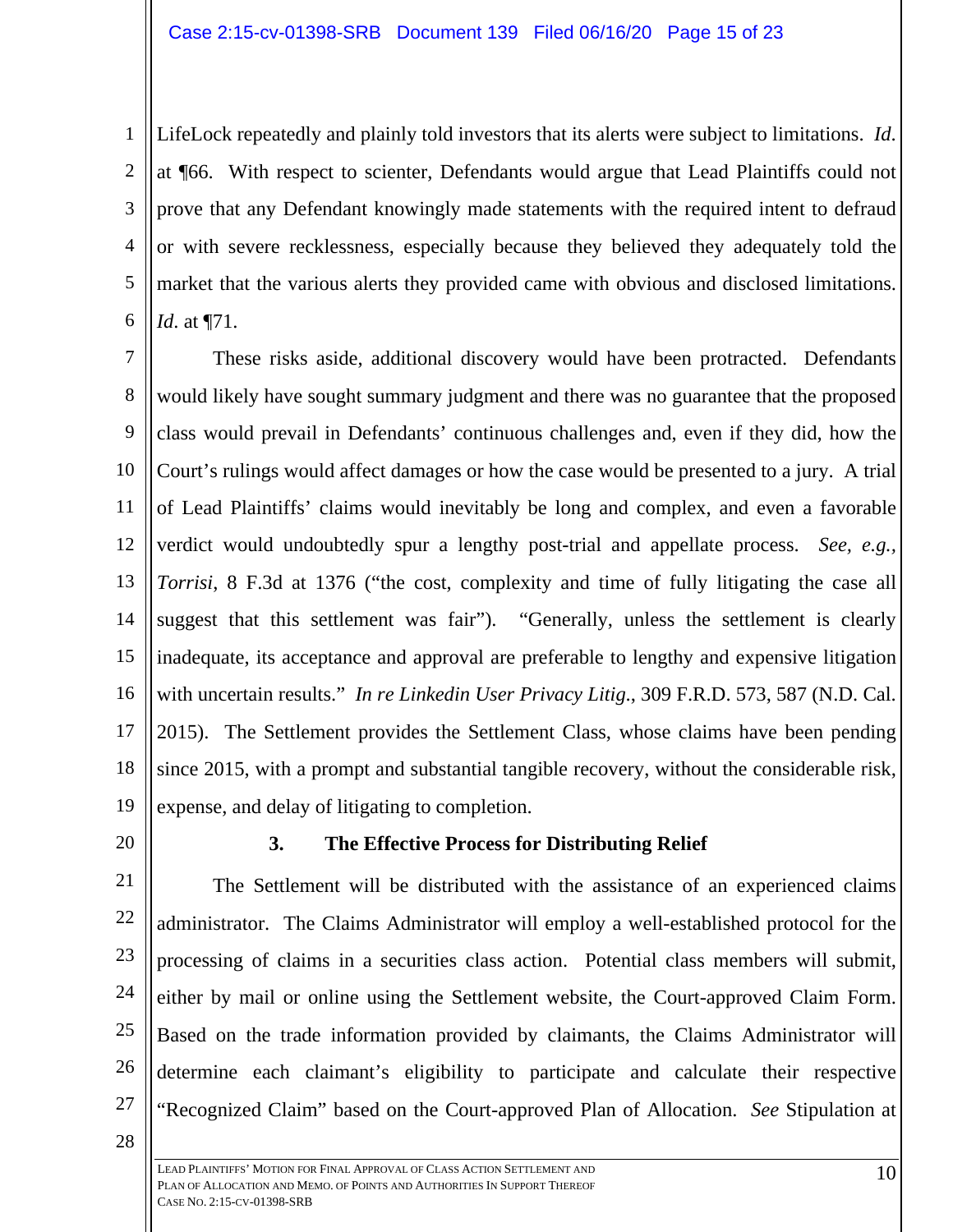1 2 3 4 ¶24. Lead Plaintiffs' claims will be reviewed in the same manner. Claimants will be notified of any defects or conditions of ineligibility and be given the chance to contest rejection. Any claim disputes that cannot be resolved will be presented to the Court for a determination.

5 6 7 8 9 10 11 12 13 14 15 16 17 18 After the Settlement reaches its Effective Date (Stipulation at ¶39) and the passing of all applicable deadlines, Authorized Claimants will be issued checks. After an initial distribution of the Net Settlement Fund, if there is any balance remaining in the Net Settlement Fund (whether by reason of tax refunds, uncashed checks or otherwise) after at least six (6) months from the date of initial distribution of the Net Settlement Fund, the Claims Administrator will, if feasible and economical after payment of Notice and Administration Expenses, Taxes, and attorneys' fees and expenses, if any, redistribute the balance among Authorized Claimants who have cashed their checks in an equitable and economic fashion. Once it is no longer feasible or economical to make further distributions, any balance that still remains in the Net Settlement Fund after redistribution(s) and after payment of outstanding Notice and Administration Expenses, Taxes, and attorneys' fees and expenses, if any, will be contributed to a non-sectarian, notfor-profit charitable organization serving the public interest designated by Lead Plaintiffs and approved by the Court. *See* Stipulation at ¶27.

19

## **4. The Anticipated Attorney's Fees and Expenses Are Reasonable**

20 21 22 23 24 25 26 As set forth in the accompanying motion, Lead Counsel is requesting attorneys' fees of 30% of the Settlement Fund, litigation expenses of \$265,124.33, and awards totaling \$4,320 to Lead Plaintiffs pursuant to the PSLRA. A fee request of 30%, while slightly above the 25% "benchmark" within the Ninth Circuit, is consistent with other settlements approved in the Ninth Circuit, and is warranted given the work done in the case. *See, e.g., Wood v. Ionatron*, Inc., No. CV 06-354-TUC-CKJ, 2009 WL 10673479, at \*5 (D. Ariz. Sept. 28, 2009) (fee of 30% of settlement fund "well within the range

27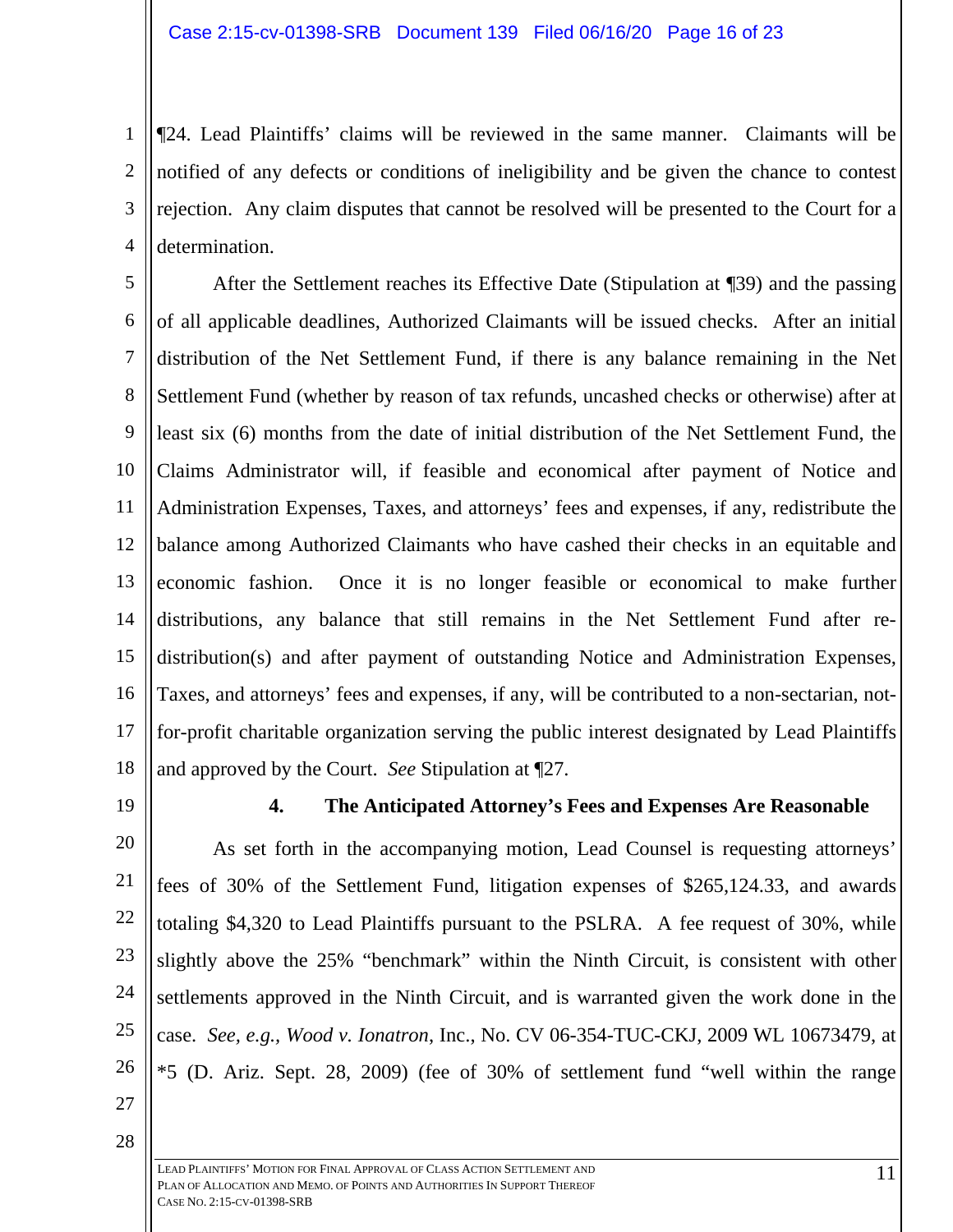1 2 routinely approved in such cases"). The Settlement is not contingent upon any particular award to Lead Counsel, which is within the discretion of the Court.

3

4

5

6

7

8

9

10

## **5. The Relief Provided in the Settlement Is Adequate Taking Into Account all Agreements Related to the Settlement**

The relief provided to the Settlement Class is also adequate under Rule  $23(e)(2)(C)(iv)$  given that the agreements required to be identified under Rule  $23(e)(3)$ treat the Settlement Class fairly. *See In re Extreme Networks, Inc. Sec. Litig.*, No. 15-CV-04883-BLF, 2019 WL 3290770, at \*8 (N.D. Cal. July 22, 2019) (finding that the absence of clear sailing fee provisions and no reversion of funds to the defendants support approving the settlement).

11 12 13 14 15 16 17 18 19 20 21 Here, on March 4, 2020, the Parties entered into a memorandum of understanding concerning their agreement in principle, which was formally memorialized in the Stipulation, dated as of March 27, 2020. Also as of March 27, 2020, they entered into a confidential Supplemental Agreement Regarding Requests for Exclusion (the "Supplemental Agreement"). The Supplemental Agreement sets forth the conditions under which LifeLock has the discretion to terminate the Settlement if requests for exclusion from the Settlement Class exceed a certain agreed-upon threshold. As is standard in securities settlements, the Supplemental Agreement has been kept confidential in order to avoid incentivizing the formation of a group of opt-outs for the sole purpose of leveraging a larger individual settlement. Pursuant to its terms, the Supplemental Agreement may be submitted to the Court *in camera* or under seal.

22 23

24 25 26 The Supplemental Agreement, Stipulation, and memorandum of understanding are the only agreements concerning the Settlement entered into by the Parties. The Settlement does not contain a reversion to Defendants, and the Settlement is not contingent on any particular fee award to Lead Counsel. All the agreements treat the Settlement Class fairly and support a finding that the relief provided by the Settlement is adequate.

27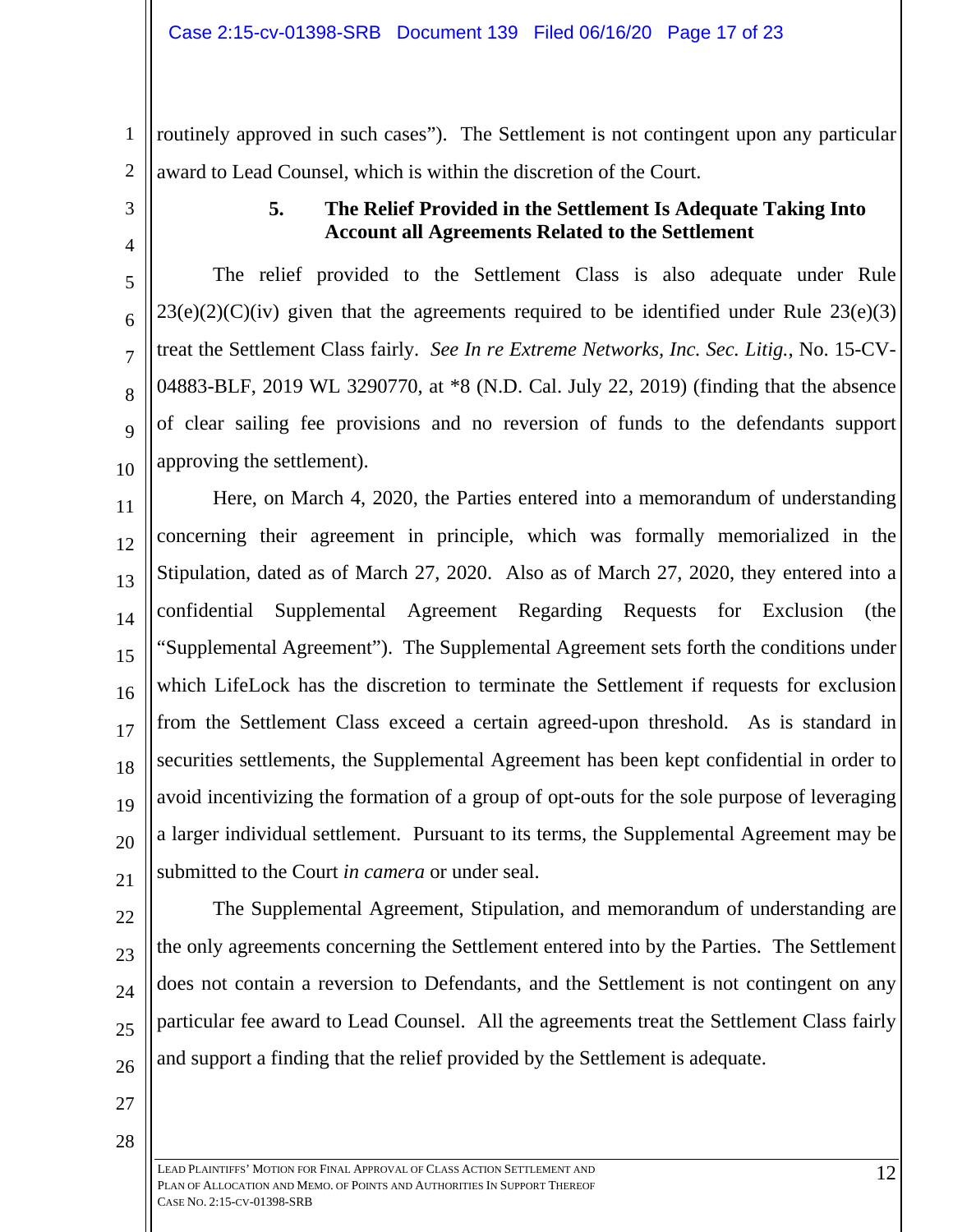2

3

4

5

6

7

8

9

10

11

12

13

14

15

16

17

18

19

20

21

22

23

1

## **D. Settlement Class Members Are Treated Equitably Relative to One Another and the Proposed Plan of Allocation Should Be Approved**

The Plan of Allocation, drafted with the assistance of Lead Plaintiffs' damages expert, is a fair, reasonable, and adequate method for allocating the proceeds of the Settlement among eligible claimants and treats all Settlement Class Members equitably, as required by Rule 23(e)(2)(D). Each Authorized Claimant, including Lead Plaintiffs, will receive a distribution pursuant to the Plan, and Lead Plaintiffs will be subject to the same formula for distribution of the Settlement as other class members. *See Ciuffitelli v. Deloitte & Touche LLP*, No. 16CV00580, 2019 WL 1441634, at \*18 (D. Or. Mar. 19, 2019) ("[t]he Proposed Settlement does not provide preferential treatment to Plaintiffs or segments of the class" where "the proposed Plan of Allocation compensates all Class Members and Class Representatives equally in that they will receive a pro rata distribution based [sic] of the Settlement Fund based on their net losses").

The standard for approval of a plan of allocation in a class action under Rule 23 of the Federal Rules of Civil Procedure is the same as the standard applicable to the settlement as a whole – the plan must be fair, reasonable, and adequate. *Class Plaintiffs v. City of Seattle*, 955 F.2d 1268, 1284 (9th Cir. 1992); *Omnivision*, 559 F. Supp. 2d at 1045. An allocation formula need only have a reasonable basis, particularly if recommended by experienced class counsel. *In re Heritage Bond Litig.*, No. 02-ML-1475, 2005 WL 1594403, at \*11 (C.D. Cal. June 10, 2005). "[A] plan of allocation . . . fairly treats class members by awarding a pro rata share to every Authorized Claimant, even as it sensibly makes interclass distinctions based upon, inter alia, the relative strengths and weaknesses of class members' individual claims and the timing of purchases of the securities at issue." *Redwen,* 2013 U.S. Dist. LEXIS 100275, at \*29.

- 24
- 25 26

27

28

Here, Lead Plaintiffs' consulting damages expert prepared the Plan of Allocation after careful consideration of Lead Plaintiffs' theories of liability and damages under the Exchange Act. The Plan provides for distribution of the Net Settlement Fund among Authorized Claimants on a *pro rata* basis based on "Recognized Claim" formulas tied to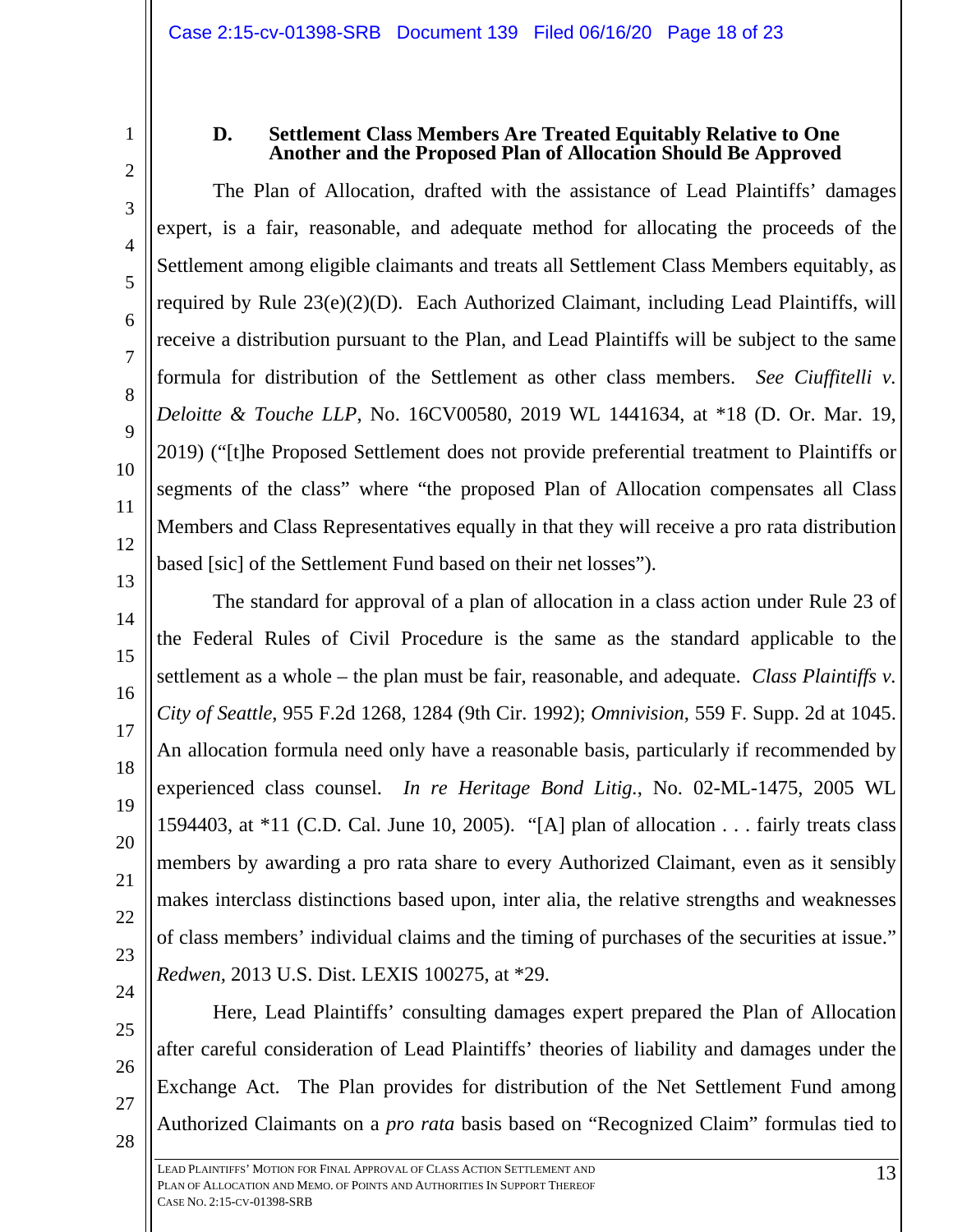1 2 3 4 5 6 7 8 9 10 11 12 13 liability and damages. These formulas consider the amount of alleged artificial inflation (or deflation for put options) in the prices of LifeLock publicly traded common stock and call options, as quantified by the consulting damages expert. Losses arising from purchases/acquisitions on the first day of the Class Period, July 31, 2014, are discounted by 95% given the unique considerations on that date. Namely, the class period in the Complaint originally began on July 30, 2014. However, the Ninth Circuit held that the alleged misstatement on July 30, 2014, which occurred during after-hours trading and allegedly impacted trading prices on July 31, 2014, was not actionable as pled (*see Oklahoma Police Pension and Retirement System v. LifeLock, Inc.*, 780 F. App'x 480, 483 n.2 (9th Cir. 2019)). Settlement Class members are eligible to receive 5% of the Recognized Loss Amount for their purchases made on July 31, 2014 to account for the risk of Lead Plaintiffs being unable to re-plead and sustain the dismissed July 30, 2014 statement and the limited effect of the July 31, 2014 alleged misstatement on trading.

14 15 16 17 18 19 20 21 22 Individual claimants' recoveries will depend upon when during the Class Period they bought LifeLock securities, what type of securities they purchased, and whether and when they sold their securities. Authorized Claimants will recover their proportional "pro rata" amount of the Net Settlement Fund based on their Recognized Loss, calculated under the Plan of Allocation using the transactional information provided by claimants in their claim forms. As a result, the Plan of Allocation will result in a fair distribution of the available proceeds among Settlement Class Members who submit valid claims. The Plan of Allocation was fully described in the Notice and, to date, there has been no objection to the proposed plan. *See* Ex. 3-A at 12-18.

23

## **E. Reaction of the Settlement Class to Date**

24 25 26 27 Pursuant to this Court's Preliminary Approval Order, the Notice and Claim Form were mailed to potential Settlement Class Members who could be identified with reasonable effort. *See* Declaration of Luiggy Segura Regarding (A) Mailing of the Notice and Proof of Claim; (B) Publication of the Summary Notice; and (C) Report on Requests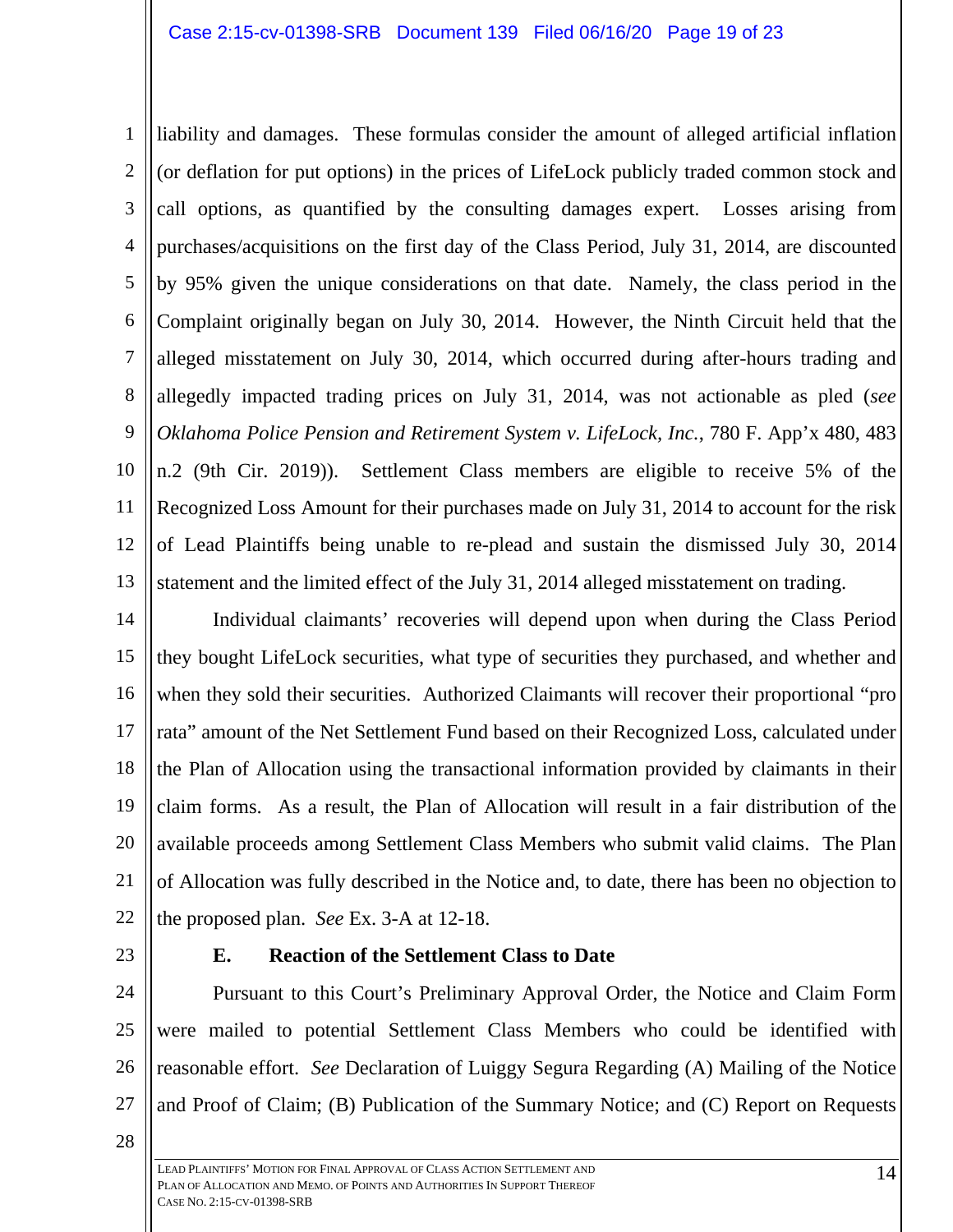1 2 3 4 5 for Exclusion Received, Ex. 3 at ¶¶3-13. The Summary Notice was published in *Investor's Business Daily* and transmitted over the internet using *PRNewswire* on May 4, 2020. *Id*. at ¶14. Additionally, the Stipulation, Notice, Claim Form, and Preliminary Approval Order were posted to the website dedicated to the Settlement (*id*. at ¶16), as well as Lead Counsel's websites.

6 7 8 9 10 11 12 13 14 The Notice advised the Settlement Class of, among other things, the terms of the Settlement, the Plan of Allocation, and the maximum amount of Lead Counsel's request for an award of attorneys' fees and expenses, as well as the procedures and deadlines for filing objections and requesting exclusion from the Settlement Class. *See generally* Ex. 3- A. The Notice also stated that the motions in support of approval of the Settlement and the request for attorneys' fees and expenses would be filed with the Court no later than June 16, 2020, and be available to the public through the Settlement website, Lead Counsel's websites, request to the Claims Administrator, the Clerk's Office, or PACER. *See* Ex. 3-A at ¶¶49-51.

15 16 17 18 19 20 21 22 23 The Ninth Circuit has held that notice must be "reasonably calculated, under all the circumstances, to apprise interested parties of the pendency of the action and afford them an opportunity to present their objections." *Mendoza v. Tucson Sch. Dist. No. 1*, 623 F.2d 1338, 1351 (9th Cir. 1980). The Ninth Circuit has also ruled that the objection deadline should fall after motions in support of approval and attorneys' fees and expenses have been filed. *See, e.g., In re Mercury Interactive Corp. Sec. Litig*., 618 F.3d 988 (9th Cir. 2010) (requiring that fee motion be made available to the class before the deadline for objecting to the fee). Lead Plaintiffs respectfully submit that the notice program utilized here readily meets these standards.

24 25 26 27 To date, 44,954 Notice Packets have been mailed to potential Settlement Class Members and nominees. Ex. 3 at ¶13. While the objection/exclusion deadline – June 30, 2020 – has not yet passed, to date, no objections and no exclusion requests have been received. *See* Joint Decl. at ¶62; Ex. 3 at ¶17. The reaction to date supports approval of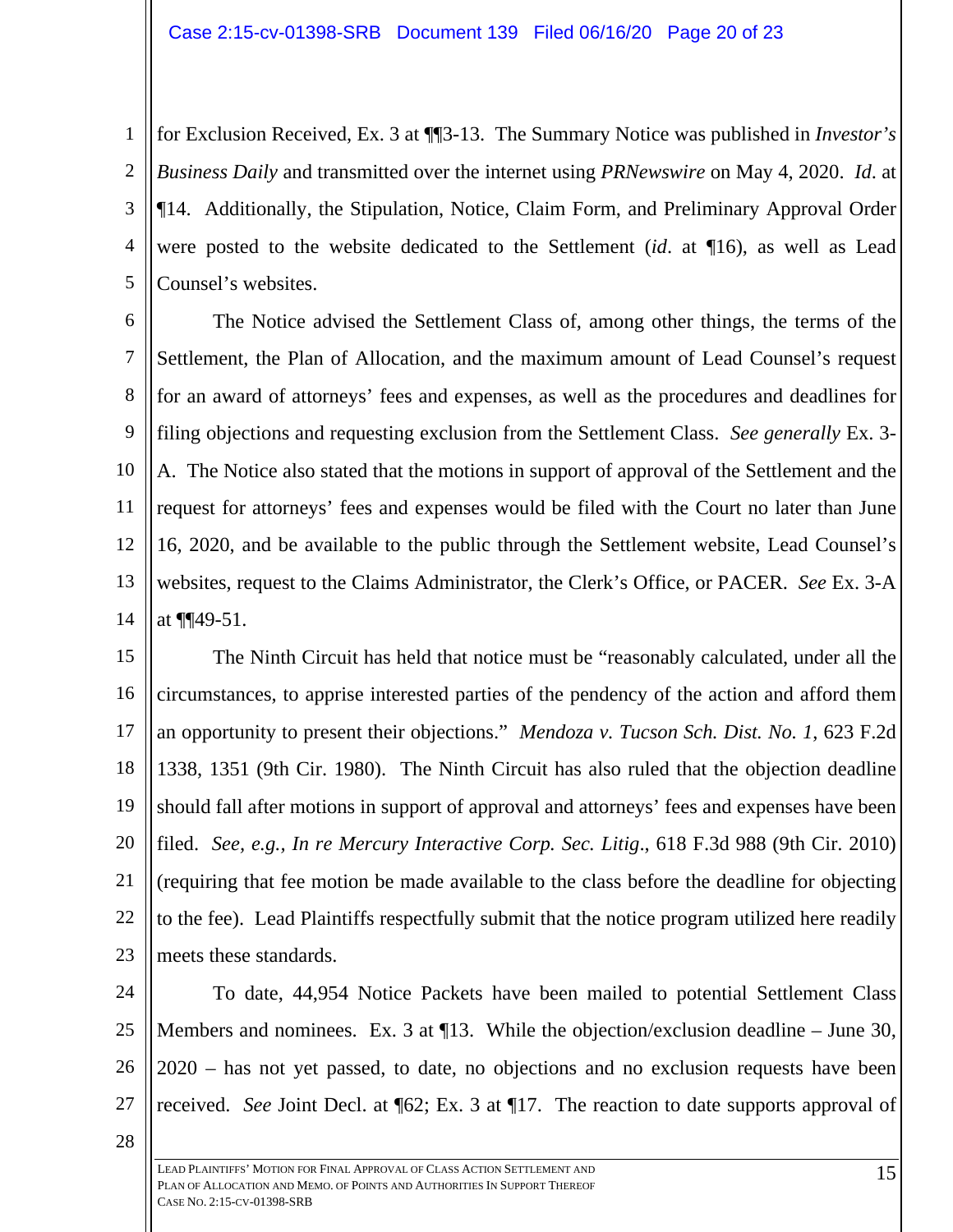1 2 the Settlement and the proposed Plan of Allocation. Lead Plaintiffs will address objections and requests for exclusion, if any, in their reply submission.

3

9

27

28

## **II. THE COURT SHOULD FINALLY CERTIFY THE SETTLEMENT CLASS**

4 5 6 7 8 The Court previously granted preliminary certification to the Settlement Class under Rules 23(a) and (b)(3). *See* ECF No. 138 at 2-3. Because nothing has occurred since then to cast doubt on the propriety of class certification for settlement purposes, and no objections to certification have been received to date, the Court should grant final class certification.

#### **CONCLUSION**

10 11 12 13 14 For all the foregoing reasons, Lead Plaintiffs respectfully request that the Court: (i) grant final approval of the Settlement; (ii) finally certify the Settlement Class, for settlement purposes only; and (iii) approve the proposed Plan of Allocation as fair, reasonable, and adequate. Proposed orders will be submitted with Lead Plaintiffs' reply submissions, after the deadlines for objecting and seeking exclusion have passed.

15 16 17 18 19 20 21 22 23 24 25 26 Dated: June 16, 2020 Respectfully submitted, **LABATON SUCHAROW LLP**  */s/ Carol C. Villegas*  CAROL C. VILLEGAS (*pro hac vice*) MARISA N. DEMATO (*pro hac vice*) JAMES T. CHRISTIE (*pro hac vice*) 140 Broadway New York, NY 10005 Telephone: (212) 907-0700 Facsimile: (212) 818-0477 cvillegas@labaton.com ndemato@labaton.com jchristie@labaton.com **BERNSTEIN LIEBHARD LLP**

> STANLEY D. BERNSTEIN (*pro hac vice*) MICHAEL S. BIGIN (*pro hac vice*) JOSEPH R. SEIDMAN, JR. (*pro hac vice*)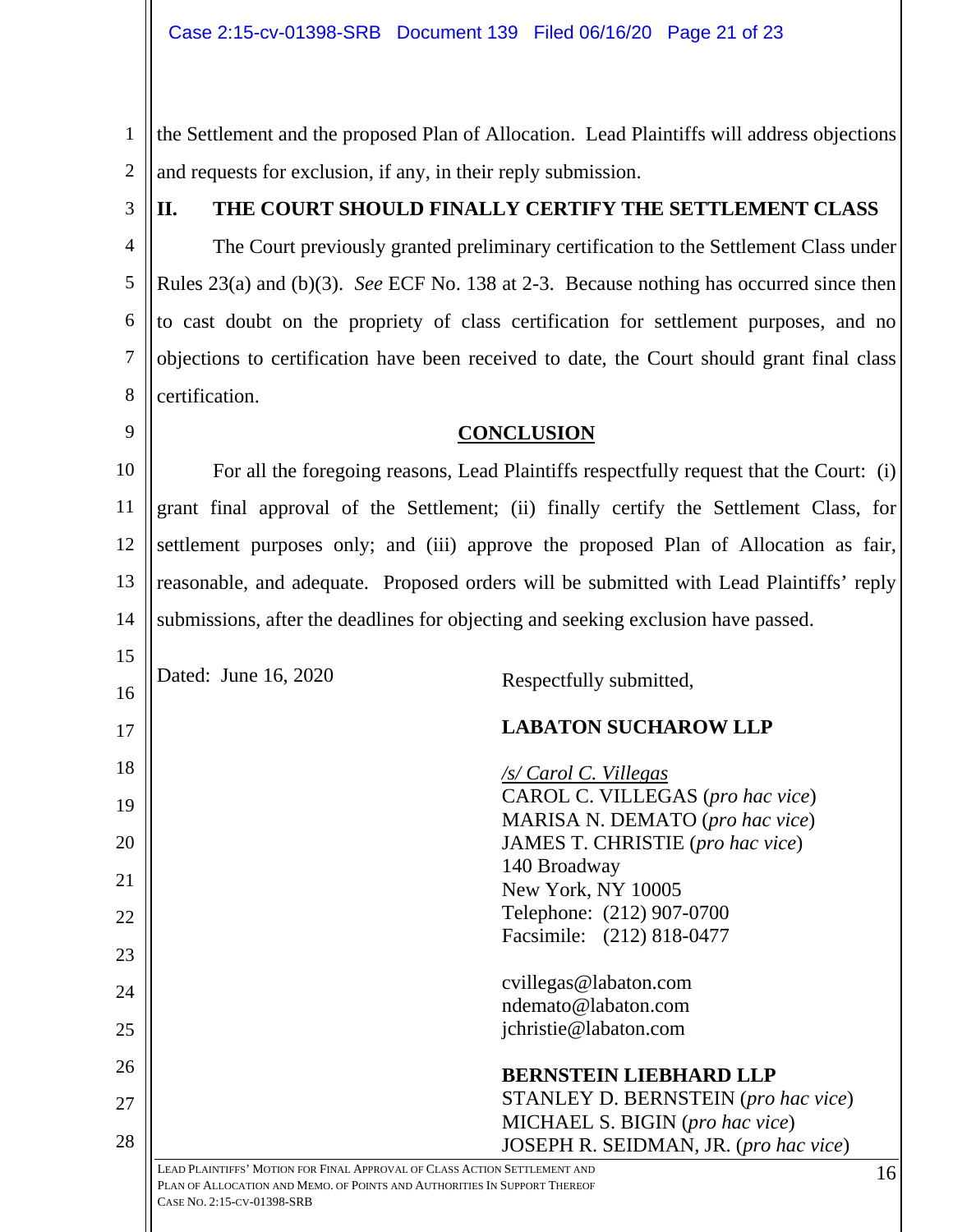|                | Case 2:15-cv-01398-SRB Document 139 Filed 06/16/20 Page 22 of 23                                                                                                                     |
|----------------|--------------------------------------------------------------------------------------------------------------------------------------------------------------------------------------|
|                |                                                                                                                                                                                      |
| $\mathbf{1}$   | 10 East 40th Street                                                                                                                                                                  |
| $\overline{2}$ | New York, NY 10016<br>Telephone: (212) 779-1414                                                                                                                                      |
| 3              | Facsimile: (212) 779-3218                                                                                                                                                            |
| $\overline{4}$ | bernstein@bernlieb.com                                                                                                                                                               |
| $\mathfrak{S}$ | bigin@bernlieb.com<br>seidman@bernlieb.com                                                                                                                                           |
| 6              |                                                                                                                                                                                      |
| $\overline{7}$ | Lead Counsel for Lead Plaintiffs and the                                                                                                                                             |
| 8              | Class                                                                                                                                                                                |
| 9              |                                                                                                                                                                                      |
| 10             |                                                                                                                                                                                      |
| 11             |                                                                                                                                                                                      |
| 12             |                                                                                                                                                                                      |
| 13             |                                                                                                                                                                                      |
| 14             |                                                                                                                                                                                      |
| 15             |                                                                                                                                                                                      |
| 16             |                                                                                                                                                                                      |
| 17             |                                                                                                                                                                                      |
| 18             |                                                                                                                                                                                      |
| 19             |                                                                                                                                                                                      |
| 20             |                                                                                                                                                                                      |
| 21             |                                                                                                                                                                                      |
| 22             |                                                                                                                                                                                      |
| 23             |                                                                                                                                                                                      |
| 24             |                                                                                                                                                                                      |
| 25             |                                                                                                                                                                                      |
| 26             |                                                                                                                                                                                      |
| 27             |                                                                                                                                                                                      |
| 28             |                                                                                                                                                                                      |
|                | LEAD PLAINTIFFS' MOTION FOR FINAL APPROVAL OF CLASS ACTION SETTLEMENT AND<br>PLAN OF ALLOCATION AND MEMO. OF POINTS AND AUTHORITIES IN SUPPORT THEREOF<br>CASE NO. 2:15-CV-01398-SRB |